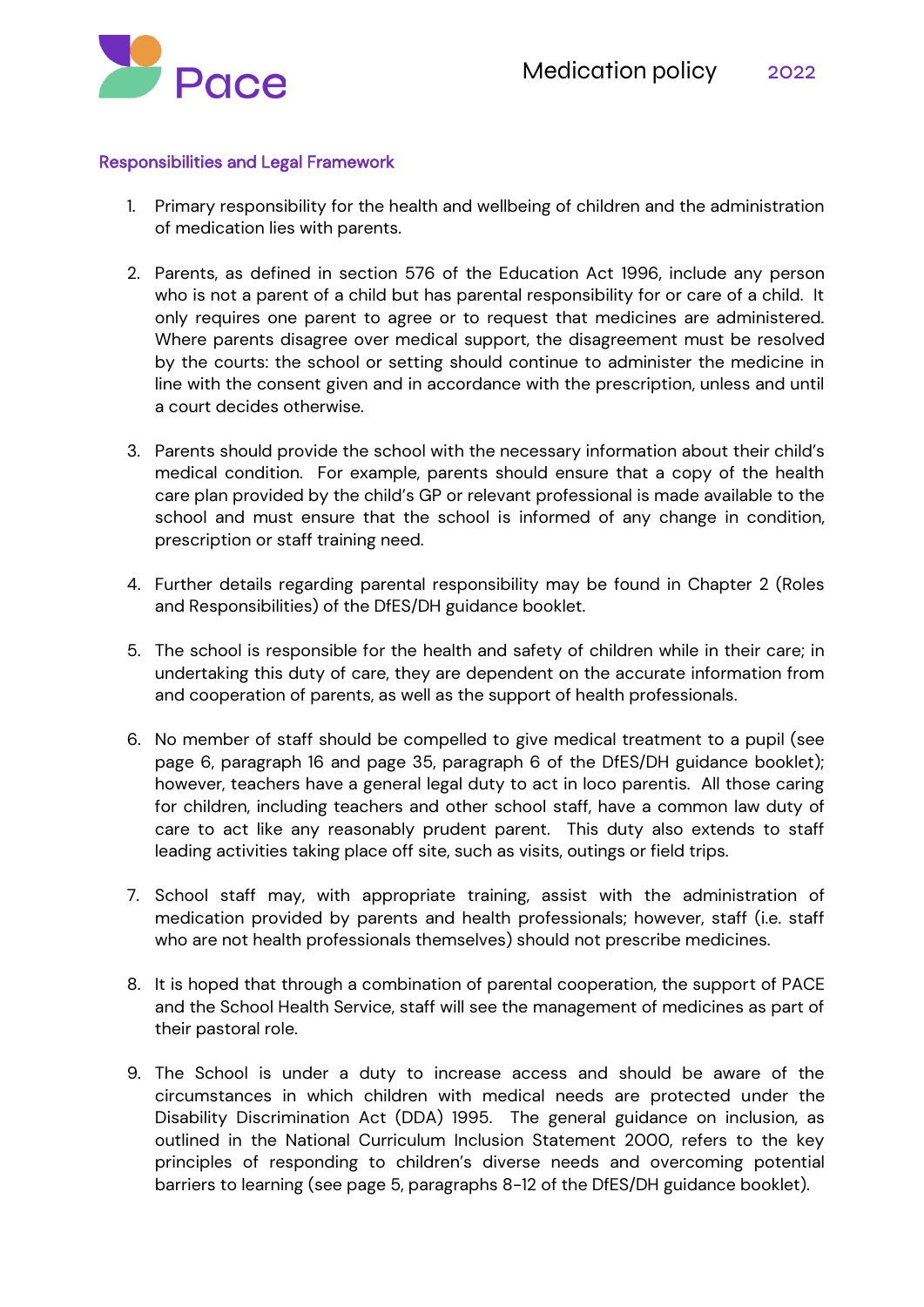- 10. Legislation and regulations relevant to schools and settings in dealing with children's medical needs, include:
	- Medicines Act 1968
	- Misuse of Drugs Act 1971 and associated regulations
	- Health and Safety at Work etc Act 1974
	- Education Act 1996
	- Management of Health and Safety at Work Regulations 1999
	- The Education (School Premises) Regulations 1999
	- SEN and Disability Act (SENDA) 2001
	- Control of Substances Hazardous to Health Regulations (COSHH) 2002
	- Meeting Health Needs in Educational and other Community Settings: A guide for nurses caring for Children and Young People (RCN) 2018

#### General Guidance on the Storage and Administration of Medicines

- 11. Children with medical needs and requiring medicines may be identified as falling into one of three categories: there will be some pupils capable of self-administering treatment e.g. paracetamol for period pains, while some will require a certain level of supervision and others will need the medicine to be administered to them. Staff, with advice from the medical services if required, may note into which of these three categories each pupil will fall, as this could be helpful when dealing with a health care plan, an agreement to administer medicines or any forms recording medicines administered.
- 12. In consideration of a pupil's physical well being and in order to maintain this for the period during which they attend PACE, medical intervention is sometimes necessary.
	- e.g. In the administration of tube feeds (gastrostomy feeds)
		- In the emergency administration of anti-convulsant drugs.
		- In the emergency administration of adrenaline
		- In the administration of antibiotic drugs.
		- In the administration of analgesia
		- In the management of ileostomy or colostomy care

N.B. In the case of the administration of anti-convulsant drugs and adrenaline, the direction of the child's G.P. or Paediatrician must be obtained.

- 13. Medicines must be prescribed by a registered medical practitioner and should not be given unless parents have requested their use and signed the consent form. The general rule is that students should not bring non-prescribed medicines to school.
- 14. The practice of parents giving children small quantities of proprietary medicines to cope with minor ailments when away from home, as well as occasions when parents are convinced that homeopathic remedies are helpful to their children, may require further discussion with parents. Although these situations are unlikely to be potentially life-threatening or harmful, where proprietary medicines or homeopathic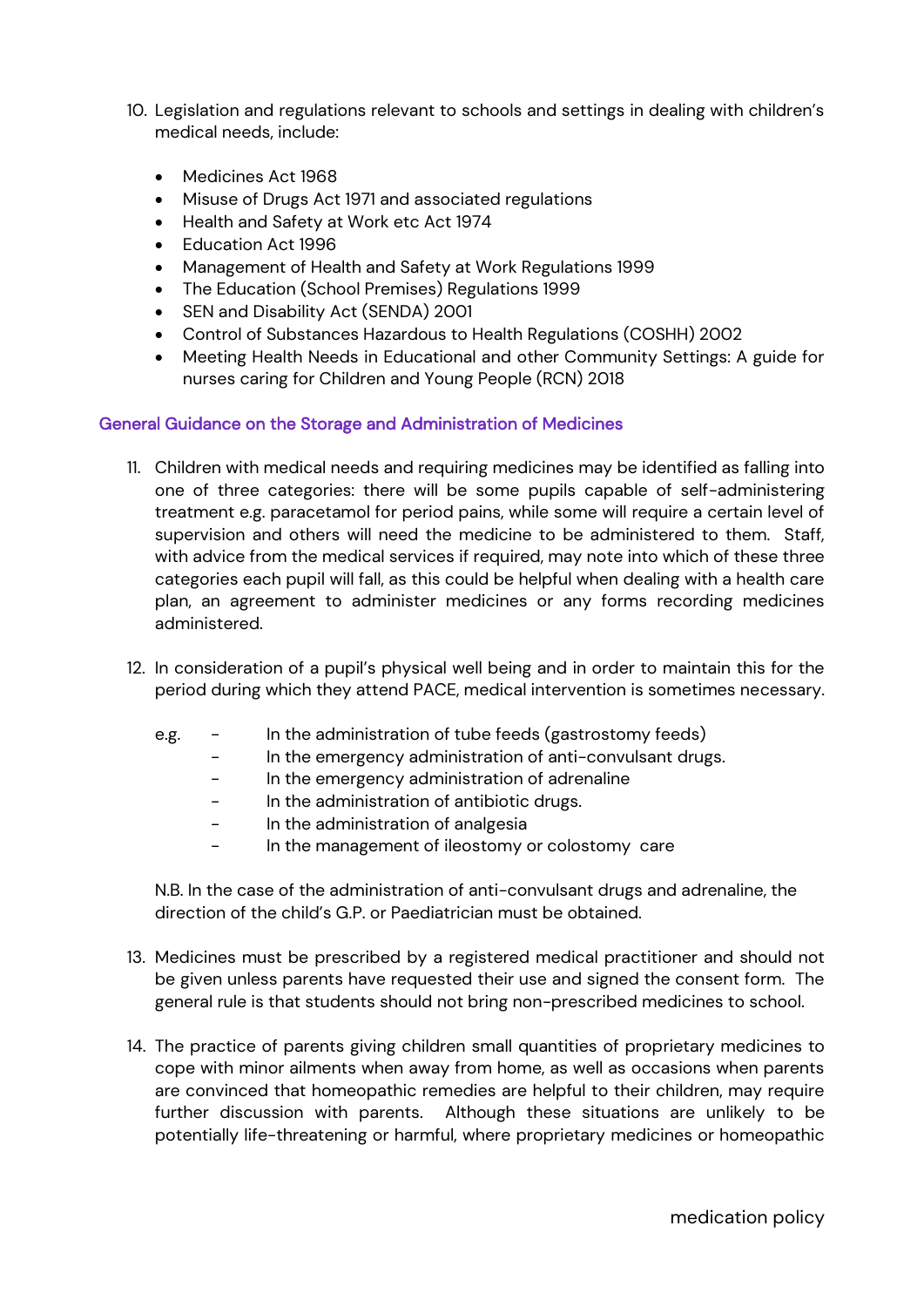remedies are taken, it is still essential that parents sign the consent form and provide all the necessary information.

- 15. Medicines should only be taken to a school or setting when essential; it is helpful, where clinically appropriate, if medicines are prescribed in dose frequencies which enable them to be taken outside school hours. The medicines Standard of the National Service Framework (NSF) for Children recommends that:
	- prescribers consider the use of medicines which need to be administered only once or twice a day so that they can be taken outside school hours
	- prescribers consider providing two prescriptions for a child's medicine; one for home and one for use in the school or setting, avoiding the need for repackaging or re-labelling of medicines: an example of this might also be reliever inhalers for asthma. (NB Providing two prescriptions would be inappropriate in the case of antibiotics.) If repackaging occurs, parents must ensure that medicines are clearly labelled with a pharmacy label including dosage and other essential instructions, and provided in the minimum quantity for the school or setting day.
- 16. Staff taking possession of medication from parents should check that medicines are 'in date' and clearly labelled with the child's name and the recommended dosage. If medicines become out of date, parents should dispose of them in an approved way: any medicines not collected by parents should be taken to a local pharmacy for safe disposal. If prescribed it should have a prescription label.
- 17. If a child is on regular medication it may be necessary for two sets of similar medicines to be kept; one at home and one at school. The child's GP or paediatrician should be willing to prescribe this, at parental request.
- 18. All medicines, unless managed by individual students themselves, will be stored in separate containers in a lockable medical cabinet in the medical room. The medical room will be looked when unattended.
- 19. Medications requiring refrigeration will be stored in a locked fridge in the medical room.
- 20. Controlled drugs, defined as, dangerous or otherwise harmful substances, which are designated a controlled drug under the Misuse of Drugs Act 1971 and its subsequent regulations and amendments, should be stored securely in accordance with the Safe Custody Regulations.
	- These Regulations state that such Controlled Drugs must be stored in a cabinet or safe, locked with a key. It should be made of metal, with suitable hinges and fixed to a wall or the floor with rag bolts that are not accessible from outside the cabinet. The security of the location of the cupboard also needs careful consideration
	- The keys to the Controlled Drugs cupboard should only be held by an authorised person.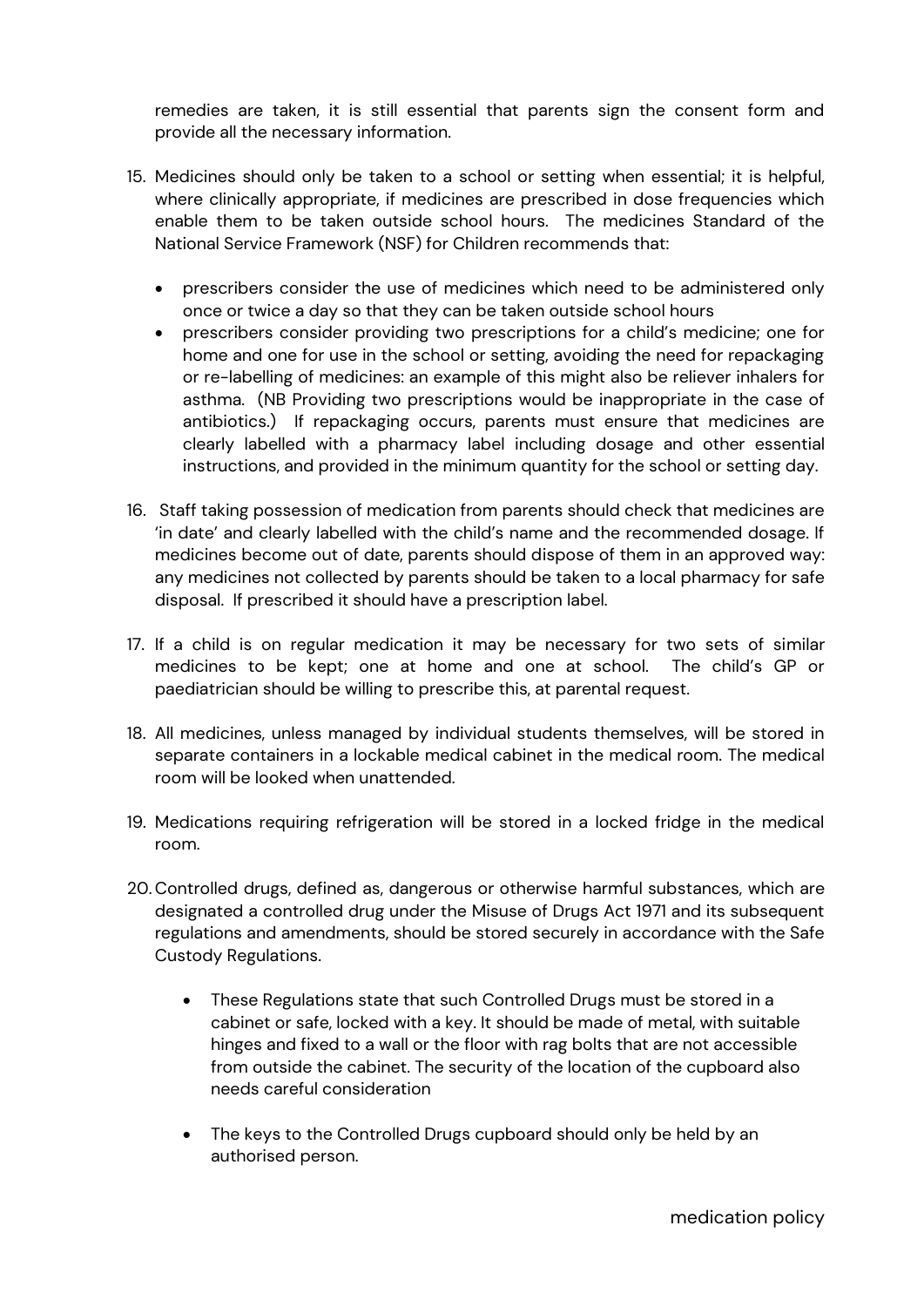- A record of Controlled Drugs (CDR) will be maintained in a bound book (not loose-leaf pages), and should contain separate pages for each pupil's medicines.
- The CDR will be used to record the receipt, administration and disposal of controlled drugs whilst they are stored at the school. Each drug, for each pupil, should be recorded on a separate page, with the name of the pupil, and the name, dose and strength of the drug written clearly at the top of the page. There should be a column for recording running balances in order to maintain effective control and identify any discrepancies.
- When transferring the drug record to a new page in the CDR, the amount remaining should be identified with 'brought forward from page x' written clearly on the new page.
- Routine checks of all Controlled Drugs held, and the recorded running balances should be carried out by the School Nurse, or the person responsible for the day-to-day management of the service (Deputy Head) and one other member of staff, on a weekly basis, and a record kept.
- Where a discrepancy is found, it should be reported immediately to the Head Teacher who should investigate promptly.
- If the discrepancy cannot be resolved parents should be informed the advice of the local pharmacist should be sought.
- If the discrepancy is found to be due to an error of subtraction or addition in the calculation of stock balance, the figure in the balance column should not be changed or covered. A new entry should be made under the last entry, giving details of the discrepancy:-
	- The error in subtraction/addition (indicated with an asterisk)
	- The correct balance
	- The date
	- The signature of the member of staff and the witnessing member of staff.
- If the cause of the discrepancy cannot be identified, the family of the pupil should be contacted to establish whether there were any unrecorded returns of Controlled Drugs.
- If any unrecorded returns are confirmed by the family, full details of such returns should be entered into the CDR, together with the signature of the person who returned the drugs and that of the pharmacist who received them. The correct date and the words 'entered in retrospect' should also be added.
- If the reason for the discrepancy cannot be found, and the Controlled Drugs appear to have gone missing, then all relevant people, including the police and local Safeguarding should be notified.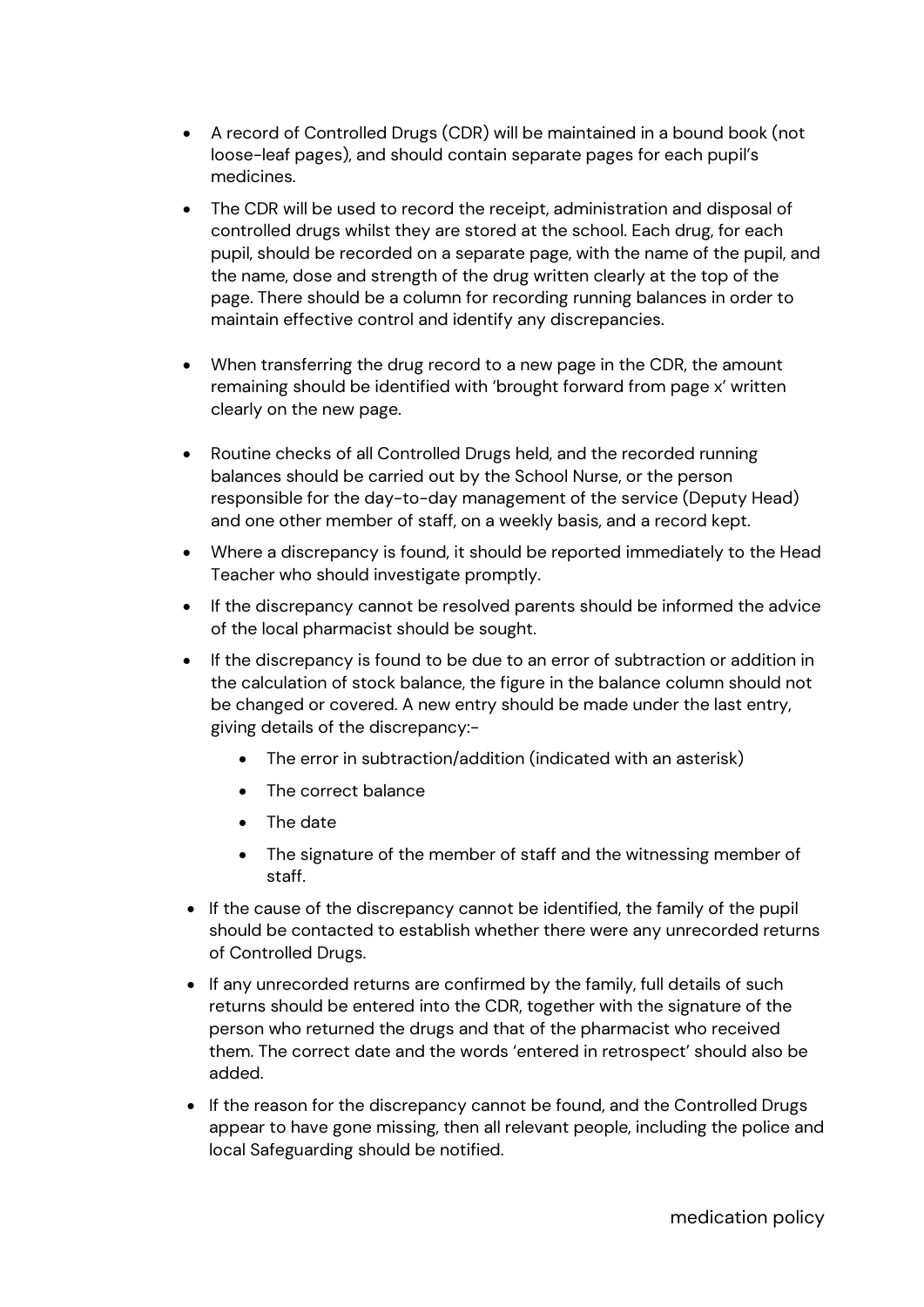- 21. Further details of prescribed medicines, controlled drugs and non-prescription medicines may be found in Chapter 1 (Developing Medicines Policies) of the DfES/DH guidance booklet.
- 22. Emergency medicines such as asthma inhalers and adrenaline pens should not be locked away and should be readily available to children requiring them. Such medications will be kept in a designated safe area in the child's classroom known to all staff based in that area and if appropriate the child him or herself.
- 23. When adrenaline pens are prescribed (normally by the child's paediatrician) the school should be informed and suitable training for staff will be sort via the School Nurse.

#### Specific Guidance on the Administration of Medication

- 24. NO medical intervention or administration of medication is permitted WITHOUT CURRENT WRITTEN PARENTAL CONSENT AND DIRECTION (Form 2).
- 25. For medication to be given on a regular daily basis, and for EMERGENCY medication. Arrangements are as follows:
	- $\triangleright$  Parents complete a Parental agreement for school to administer (Form 2) at the beginning of each academic year. A copy is attached to the Essential Information pack. Should any details change, a new form MUST be completed and signed.

Each medication requires a separate consent form.

- ➢ Administering medication as directed by the medication consent form in conjunction with the prescription label, the following procedure should be followed: (Form 10)
	- Unless detailed in the pupil's Health Care Plan all medication will be administered in the pupil's classroom
	- Two members of staff, to include the Assistant to Nurses (who has undertaken the assessment and training) and a member of staff.
	- In the event the Assistant to Nurses is not available two members of staff one of whom has completed the assessment of Safe Administration of medication will check the medication using the Medication Administration Record Sheet (MARS)(Form 3). They will check against the MARS chart and prescription label on the medication bottle.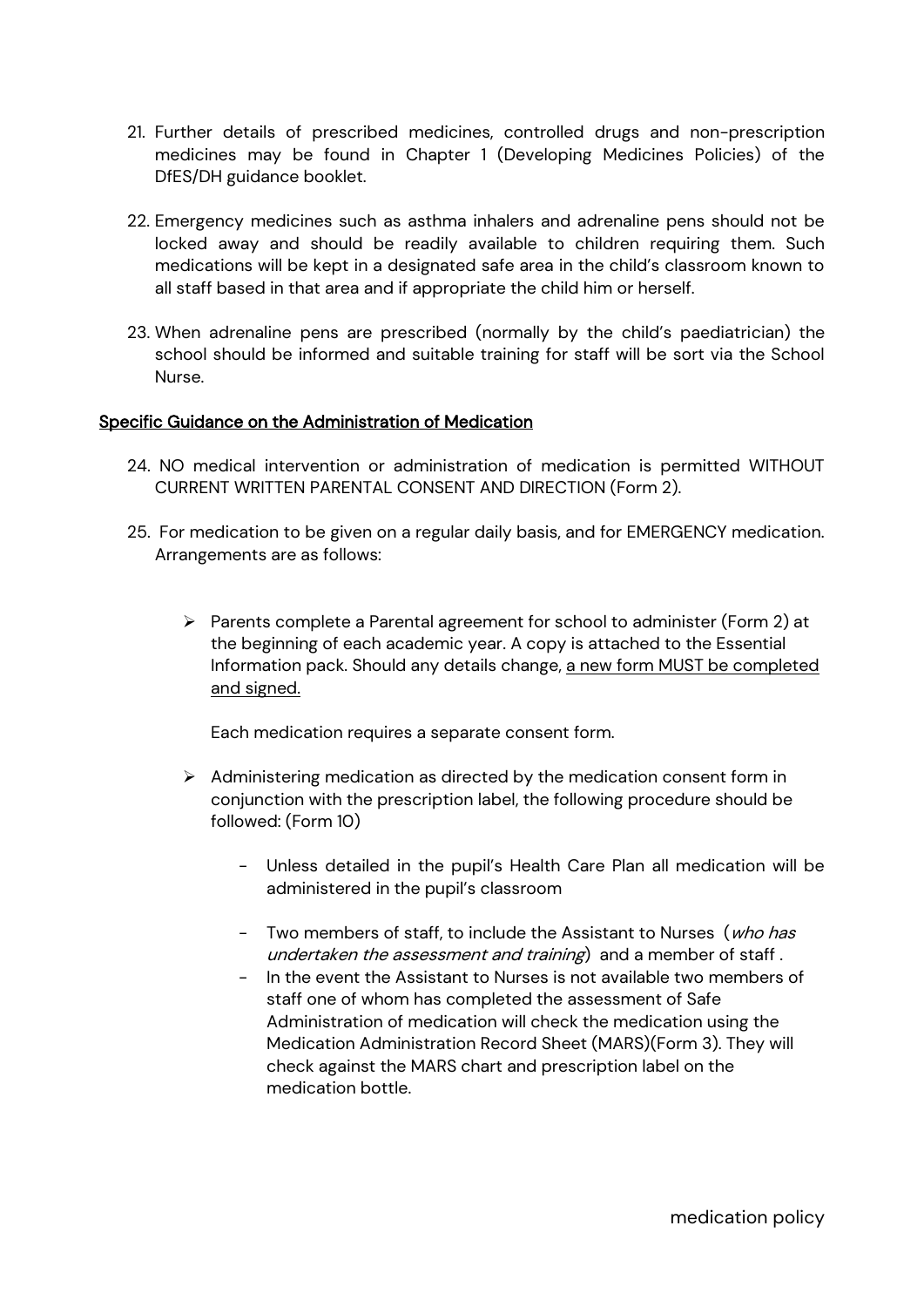- Administration form completed and signed by both staff members. Copy to be retained at school and note in child's home liaison book that day.
- a) For any other medication e.g. course of antibiotics, analgesia (including Capol), a separate medication consent form should be completed by the parent / guardian as required for the course of the medication. Directions for the administration must be comprehensive and clear. If these are not understood by the staff, further written directions must be sought prior to administration.
- b) N.B. In the case of administering anti-convulsant drugs e.g. Buccolam/Buccal Midazolam or PR Diazepam or Adrenaline ONLY TRAINED INDIVIDUALS are permitted to do so, and must be accompanied at all times by another staff member.
- 26. If required, sharps boxes, which must always be used for the disposal of needles, should be provided by parents, who may obtain boxes on prescription from the child's GP or paediatrician and should collect boxes for disposal. Schools and early years settings should be aware of the need to maintain security of sharps boxes, which are potential targets for theft. It is also important to remember that any individual suffering a needle-stick injury should go straight to Accident and Emergency.
- 27. To ensure the safe administration of oral medication to the pupils classified as a red feeder at PACE, all oral medication must be administered by a red trained feeder, Registered Children's Nurse, Assistant to Nurses, or alternatively, a specifically trained member of staff who has been signed off as competent to administer oral medications to red feeders by a Dysphagia Speech and Language Therapist.

#### **Taking Medication Off Site**

 Medication must be taken off site in the original packaging detailing the name of the pupil and the required dosage. Under no circumstances should medication be decanted into an alternative container. If Medication is drawn up prior to taking off site, it must be clearly labelled with the child's name, what medication it is, dose, date and route of administration. Always take the child's MAR sheet(Form 3).

Before the pupil leaves the site the responsible person must:

➢ Sign out the Medication on the 'Medication off site check sheet' (Form 7)

On return to school the responsible person should:

- $\triangleright$  Sign the Medication back in on the 'Medication off site check sheet' (Form 7)
- $\triangleright$  Report any errors or discrepancies to a senior manager immediately

The administration of medication off-site should be as follows: (Form10)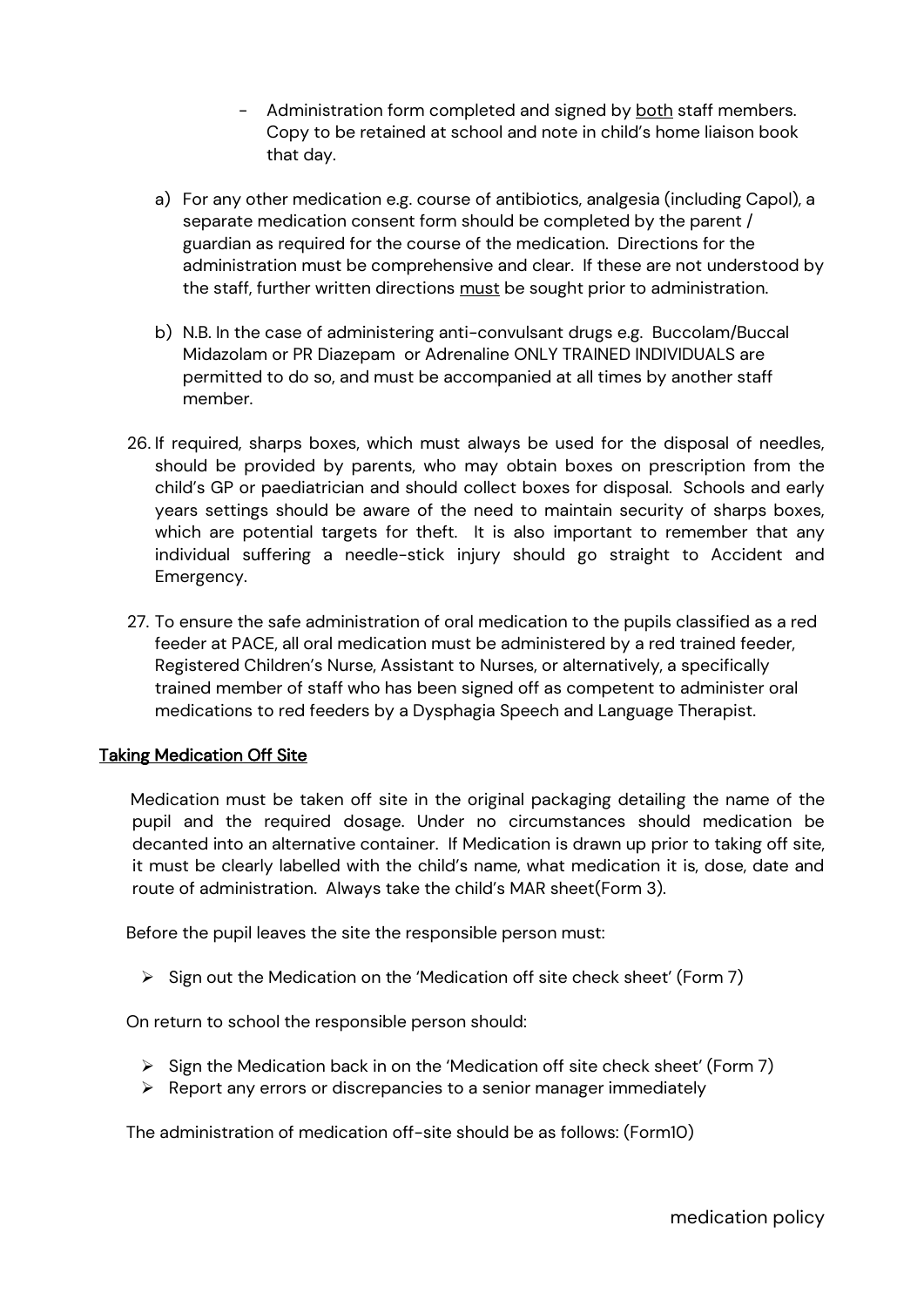- Two members of staff should be present when the medication is given both confirming dosage directed and given.
- MAR sheet completed and signed by both staff members. One copy to be retained and one copy to be sent home with child's home liaison book that evening.

N.B: Controlled medication must be taken off-site in a hard, lockable container.

#### **Training**

- 28. Training on the general administration of medication will be provided for all staff via the School Nursing Service.
- 29. Specific training will be provided with regard to asthma, diabetes, epilepsy, severe allergic reaction (anaphylaxis), adrenaline administration ileostomy/colostomy care on an as needs basis via the School Nursing Service.
- 30. First aid training for school or setting staff will cover aspects of the administration of medicines which could present a risk, in order that contingency plans can be prepared for the event of an accident or emergency.
- 31. Training should cover the need for confidentiality.

#### Health and Safety Responsibilities

32. This document is in line with the Local Authority's Health and Safety Policy and Guidelines. The Health and Safety Executive takes the view that providing management and staff act in accordance with the Health and Safety Policy and Guidelines, asking for advice if in doubt, there should be no difficulty in meeting health and safety obligations, within the protection of the Local Authority's insurance policies.

Date: September 2021 Review Date: September 2022 To be reviewed by: Karen Wood/Samantha Gomm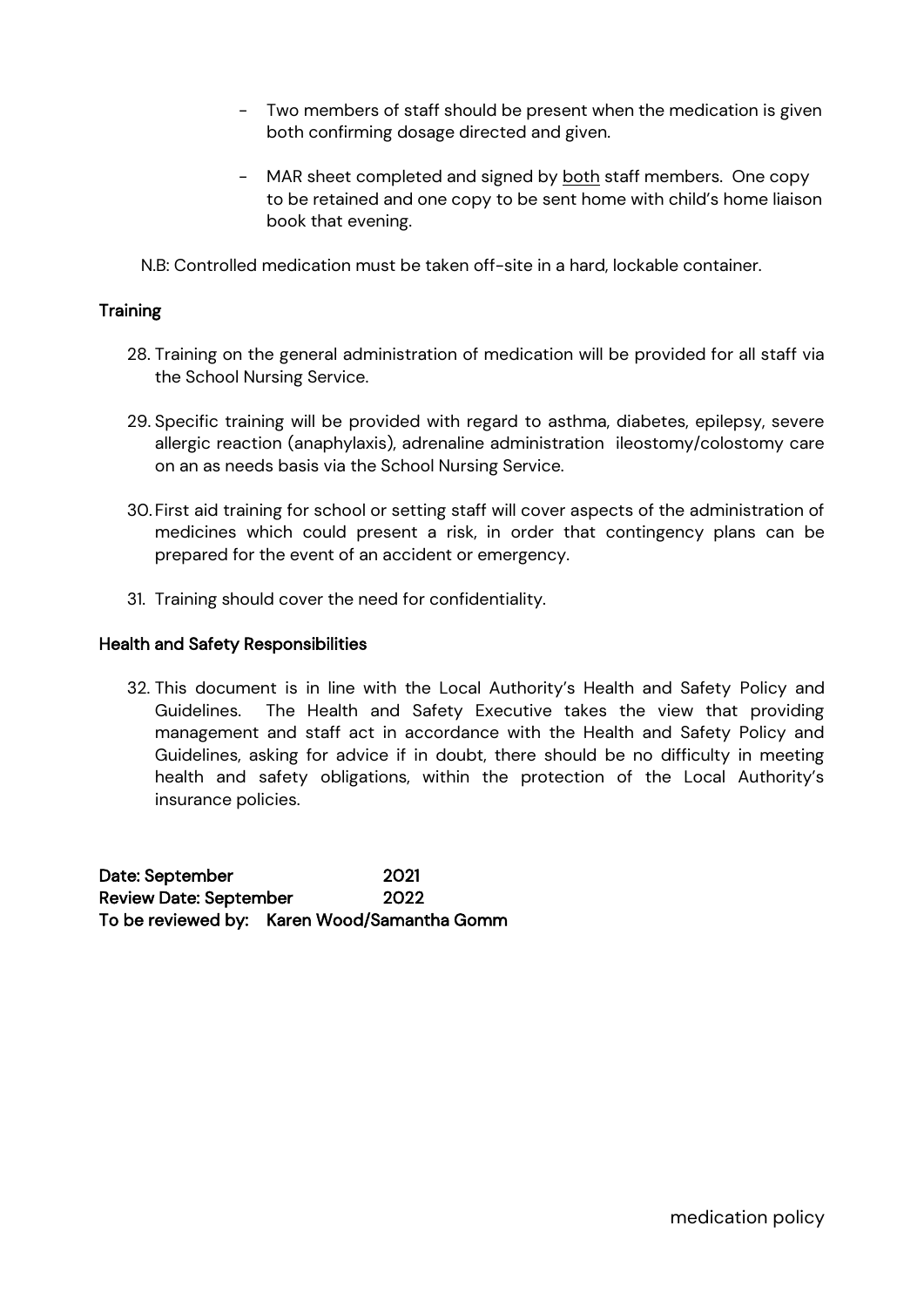#### Appendix A : FORMS

- 1. Emergency planning request for an ambulance
- 2. Parental agreement for school/setting to administer medicines
- 3. Record of medicines administered to children
- 4. Request for children to carry their own medicines
- 5. Staff training/CPD record administration of medicines
- 6. Emergency Seizure Management / Medication Plan
- 7. Medication off-site check sheet
- 8. Medical error and incident form
- 9. Medication Check-In Sheet & Daily/Weekly Medication Check-In-Out Sheet
- 10. Giving Medications Protocol
- 11. Audit forms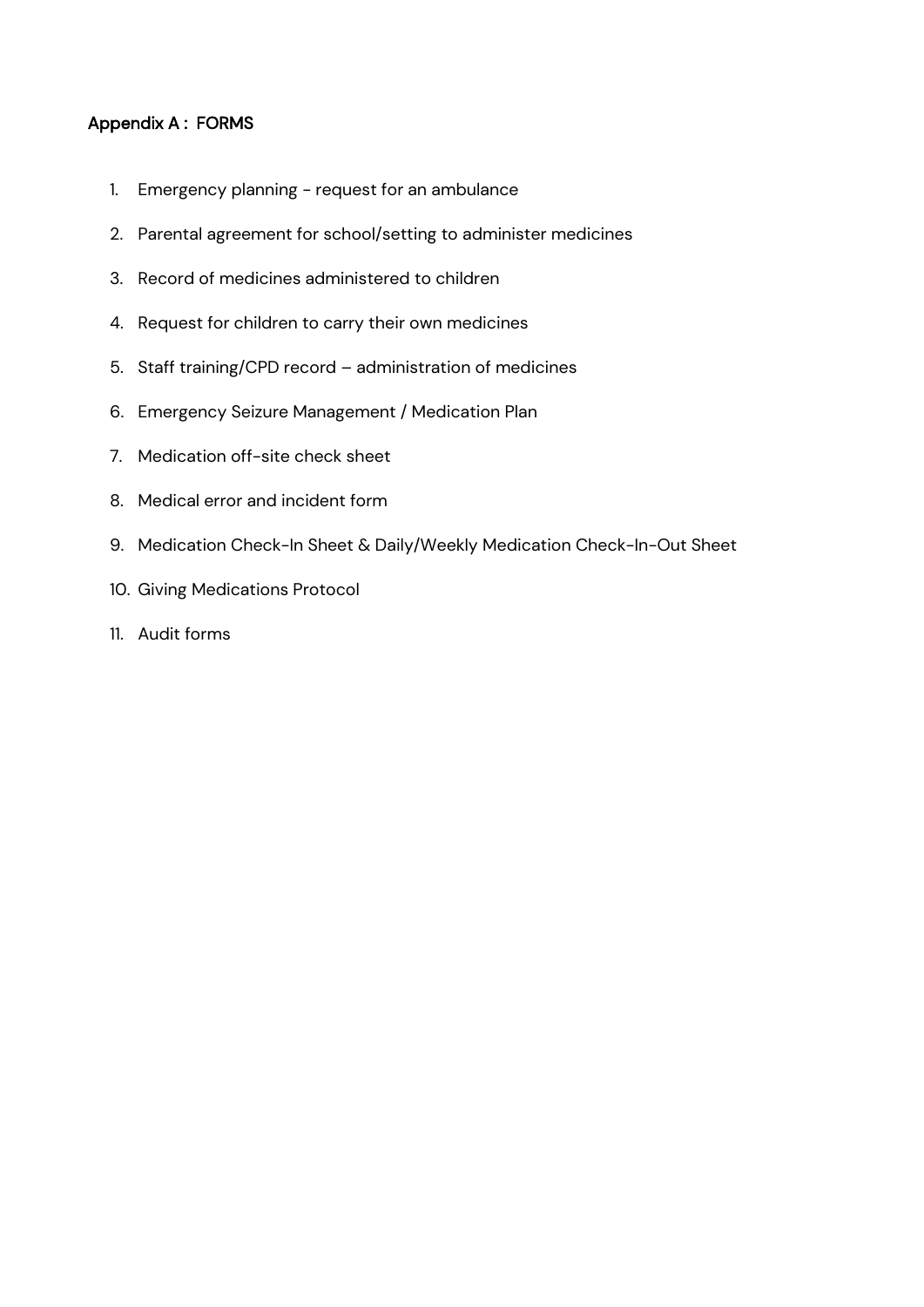# FORM 1 - Contacting Emergency Services

|    | <b>Request for an Ambulance</b>                                                   |
|----|-----------------------------------------------------------------------------------|
|    |                                                                                   |
|    | Dial 999, ask for ambulance and be ready with the following information           |
| 1. | Your telephone number                                                             |
|    |                                                                                   |
| 2. | Give your location as follows: (insert school/setting address)                    |
|    |                                                                                   |
| 3. | State that the postcode is                                                        |
|    |                                                                                   |
| 4. | Give exact location in the school/setting (insert brief description)              |
|    |                                                                                   |
| 5. | Give your name                                                                    |
|    |                                                                                   |
| 6. | Give name of child and a brief description of child's symptoms                    |
|    |                                                                                   |
| 7. | Inform Ambulance Control of the best entrance and state that the crew will be met |
|    | and taken to                                                                      |
|    |                                                                                   |

# Speak clearly and slowly and be ready to repeat information if asked

Put a completed copy of this form by the telephone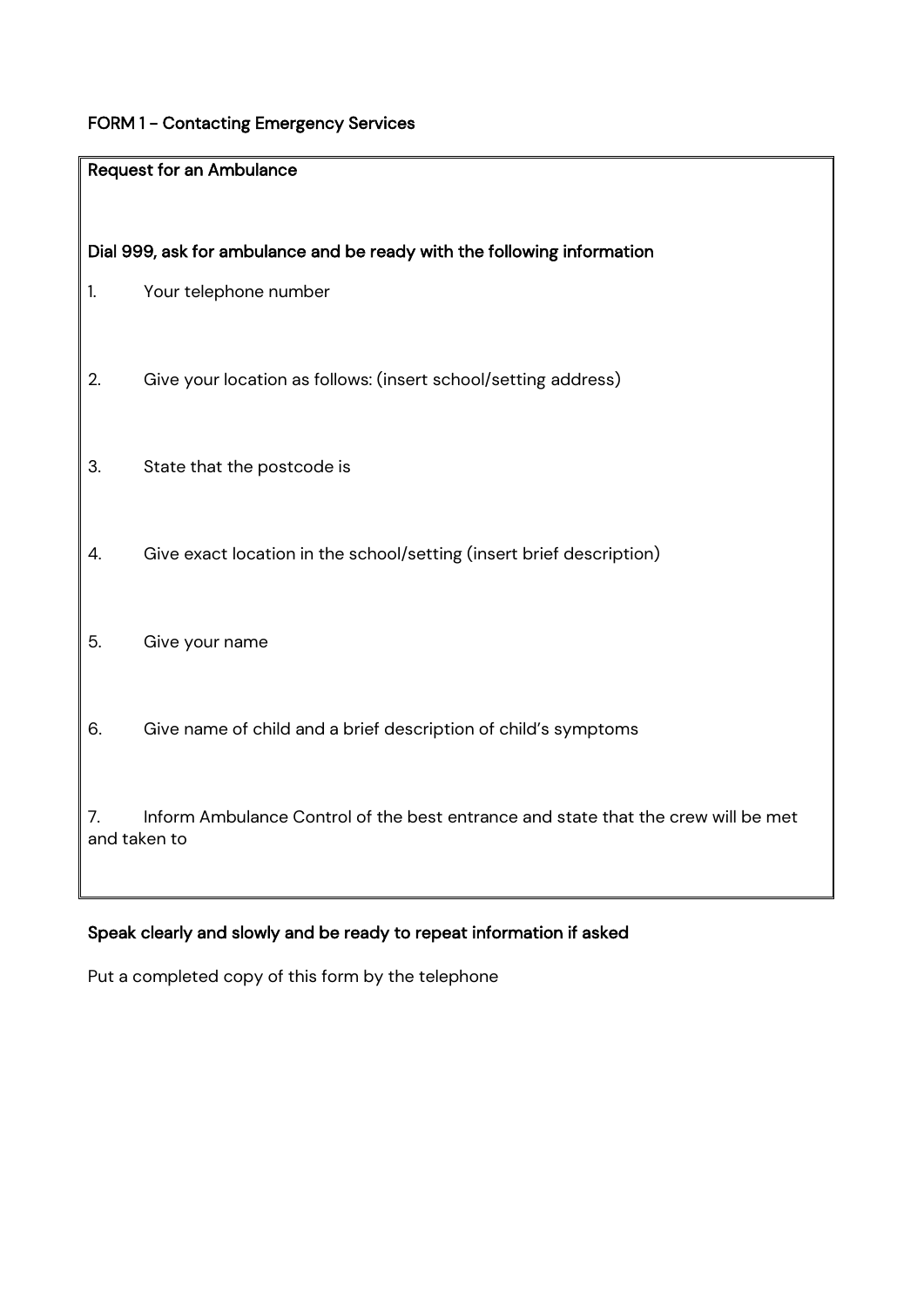# Parental agreement for school/setting to administer medicine

The school/setting will not give your child medicine unless you complete and sign this form and the school or setting has a policy that staff can administer medicine

| Name of School/Setting |  |
|------------------------|--|
| Name of Child:         |  |
| Date of Birth:         |  |
| Group/Class/Form:      |  |
| Reason for medication  |  |

#### **Medicine**

| Name/Type/Quantity of Medicine (as<br>described on the container):         |                                |
|----------------------------------------------------------------------------|--------------------------------|
| Date dispensed (on prescription label):                                    |                                |
| Expiry date (on bottle/box):                                               |                                |
| Dosage and<br>method(oral/gastro/NG/rectal):                               |                                |
| Timing (when it should be<br>administered):                                |                                |
| Are there any side effects that the<br>school/setting needs to know about? |                                |
| Self Administration:                                                       | Yes/No (delete as appropriate) |

## Parent/Guardian Contact Details

| Name:                  |  |
|------------------------|--|
| Daytime Telephone No:  |  |
| Mobile No:             |  |
| Relationship to Child: |  |

I understand that I accept that this is a service that the school/setting is not obliged to undertake, unless the medication has a prescription label with child's name and dose

#### I understand that I must notify the school/setting of any changes in writing.

| Date: |  |
|-------|--|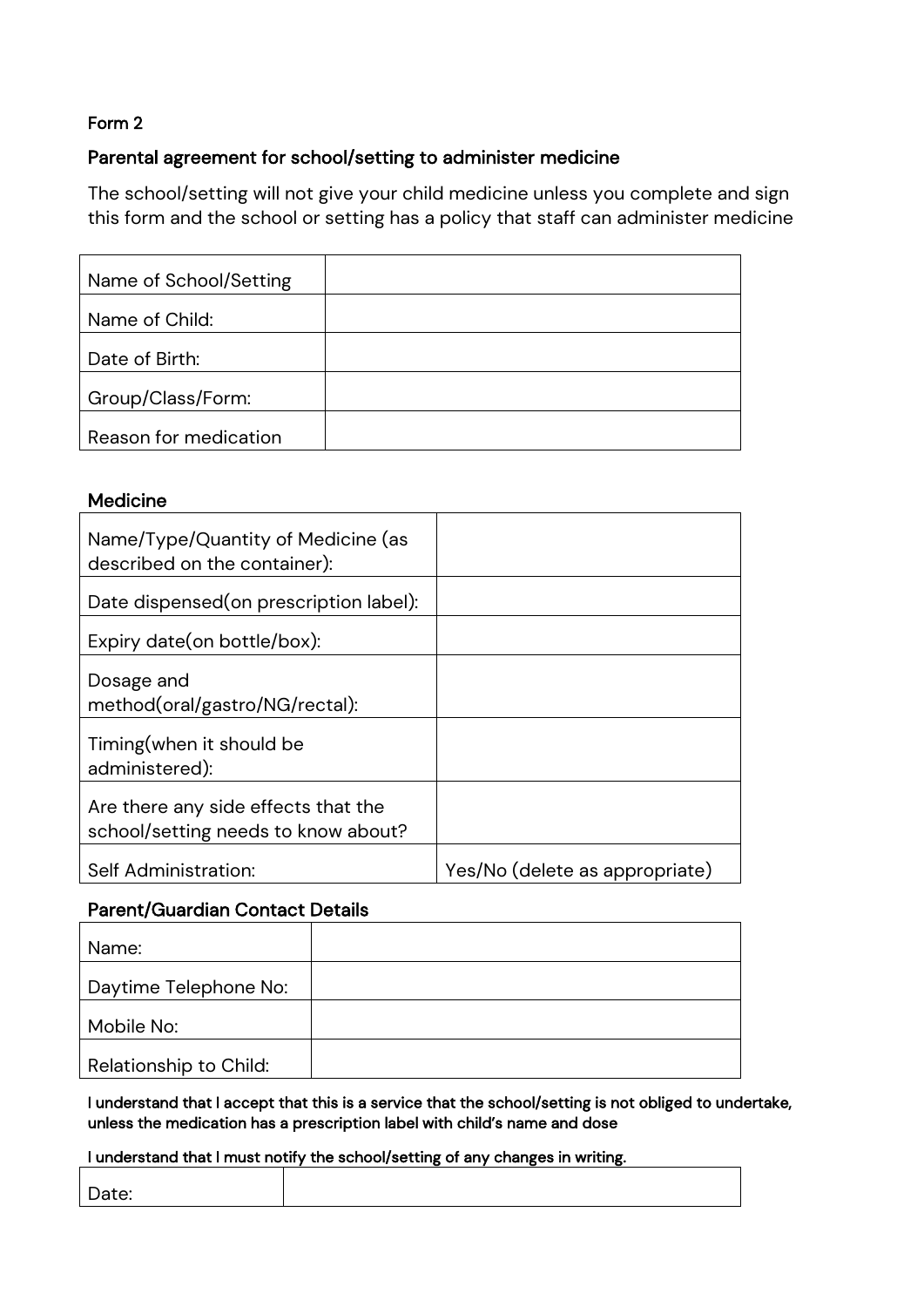| Signature(s):          |  |
|------------------------|--|
|                        |  |
| Relationship to child: |  |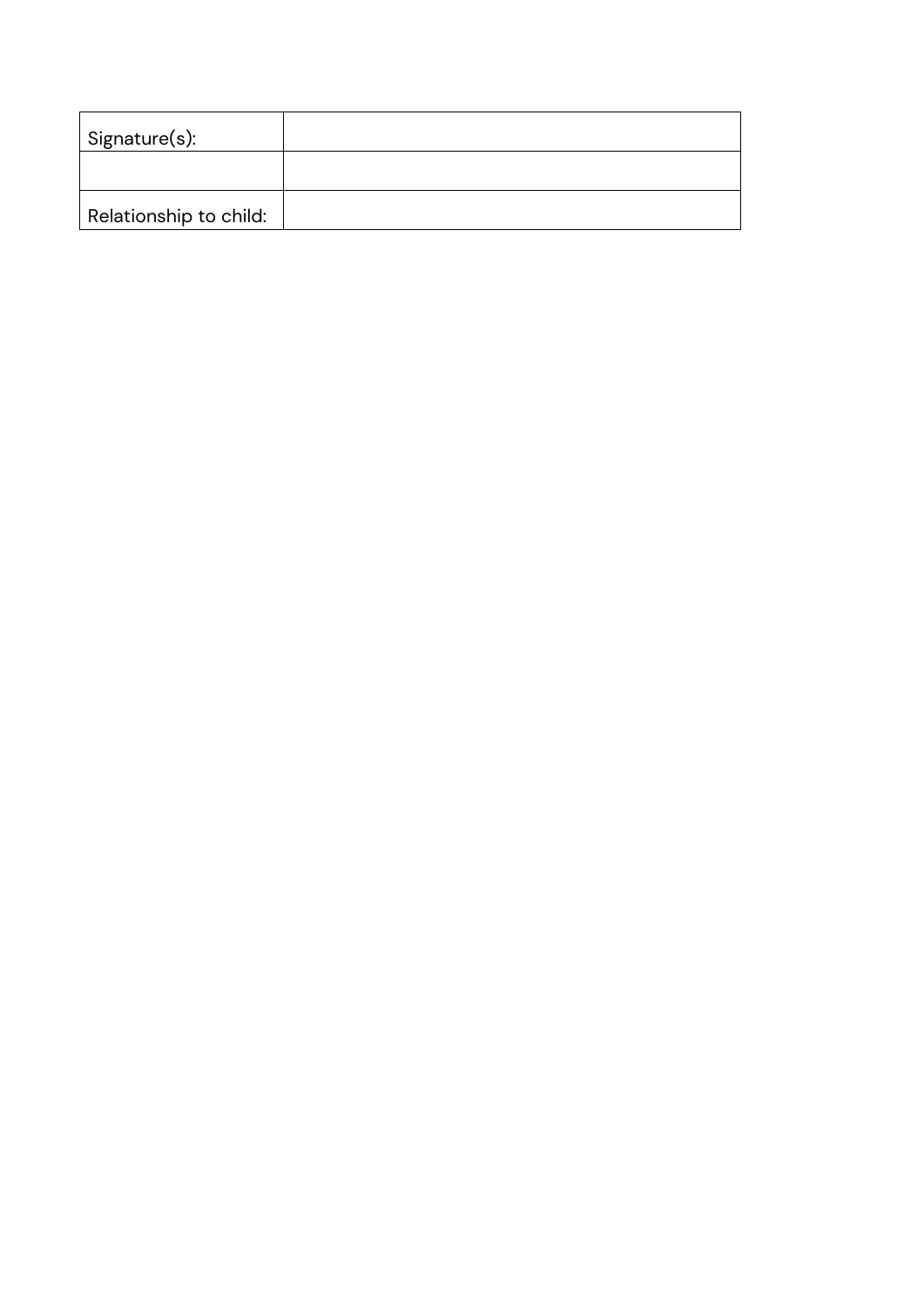

## Record of Administration of Medication to Children attending Special Schools in Buckinghamshire

Name ……………..………………………………… Date of Birth …………………………………………… Any Known Allergies ……..……………….

School…Pace – ……………………………….

| Name of Medication,<br>Dosage,<br>Strength and Route | Time<br>Due | Dose due and where<br>Information<br>obtained from |                   | <b>DATE</b>  |                |                   | <b>DATE</b>                    |                   | <b>DATE</b>  | <b>DATE</b>    |                                 | <b>DATE</b>                    |                              |   |                           |
|------------------------------------------------------|-------------|----------------------------------------------------|-------------------|--------------|----------------|-------------------|--------------------------------|-------------------|--------------|----------------|---------------------------------|--------------------------------|------------------------------|---|---------------------------|
|                                                      |             | or prescribed by:                                  | Time<br>Give<br>n | Initial<br>S | X <sub>2</sub> | Time<br>Give<br>n | X <sub>2</sub><br>Initial<br>S | Time<br>Give<br>n | Initial<br>S | X <sub>2</sub> | Tim<br>$\mathbf{e}$<br>Giv<br>е | X <sub>2</sub><br>Initial<br>s | Time<br>Give<br>$\mathsf{n}$ | s | X <sub>2</sub><br>Initial |
|                                                      |             |                                                    |                   |              |                |                   |                                |                   |              |                |                                 |                                |                              |   |                           |
|                                                      |             |                                                    |                   |              |                |                   |                                |                   |              |                |                                 |                                |                              |   |                           |
|                                                      |             |                                                    |                   |              |                |                   |                                |                   |              |                |                                 |                                |                              |   |                           |
|                                                      |             |                                                    |                   |              |                |                   |                                |                   |              |                |                                 |                                |                              |   |                           |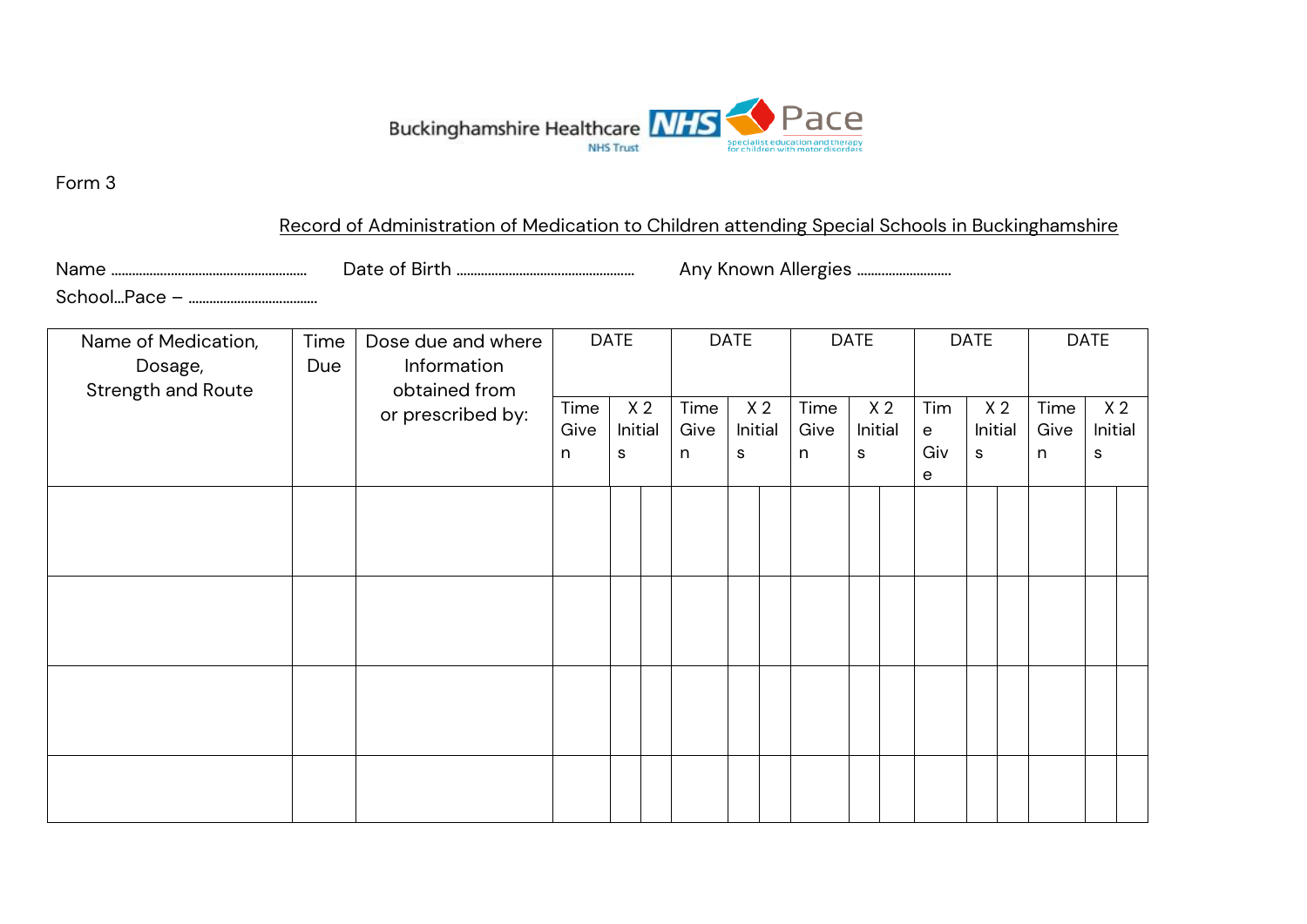SIGNED…………………………………… DATE……………………. CHECKED BY……………………………. DATE……………………… ARP Sept 2014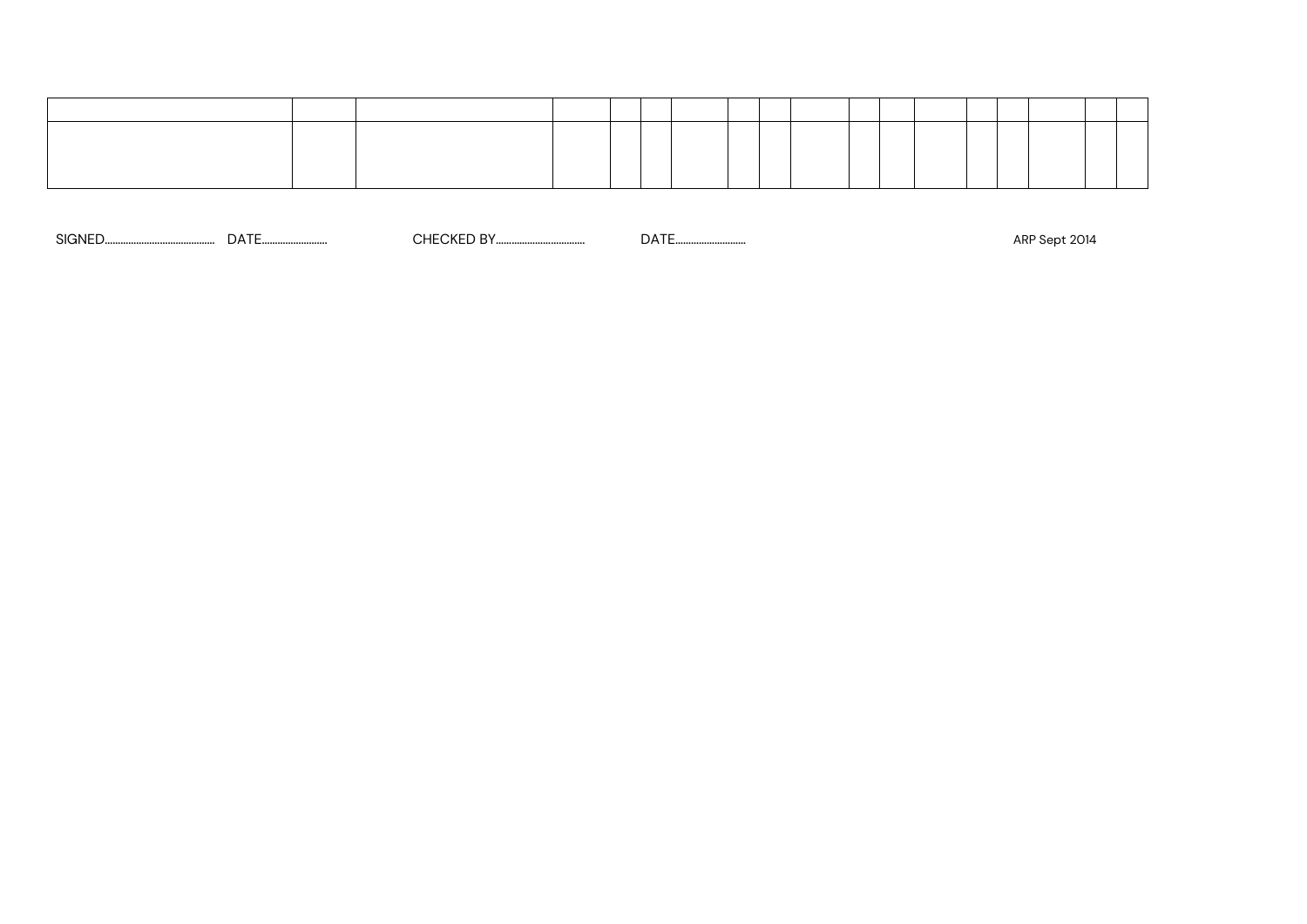#### FORM 4

#### Request for a child to carry his/her medicine

#### THIS FORM MUST BE COMPLETED BY THE CHILD'S PARENTS/GUARDIAN

Medicines are not allowed in educational establishments unless they are considered absolutely necessary in the opinion of health professionals and agreed by the appropriate schools or early years settings staff.

In making this request for a child to carry medicines, it is expected that parents will have sought the advice of a health professional and are certain that the medicines are necessary. School and setting staff are not health professional and are unable to prescribe or give medicines themselves.

#### (If staff have any concerns the request should be discussed with school healthcare professionals)

| Name of School/Setting:      |  |
|------------------------------|--|
|                              |  |
| Child's Name:                |  |
|                              |  |
| Group/Class/Form:            |  |
|                              |  |
| Address:                     |  |
|                              |  |
|                              |  |
|                              |  |
| Name of Medicine:            |  |
|                              |  |
| Procedures to be taken in an |  |
| emergency:                   |  |

#### Contact Information

| Name:                  |  |
|------------------------|--|
|                        |  |
| Daytime Phone No:      |  |
|                        |  |
| Relationship to child: |  |

I would like my son/daughter to keep his/her medicine on him/her for use as necessary.

Signed: Date: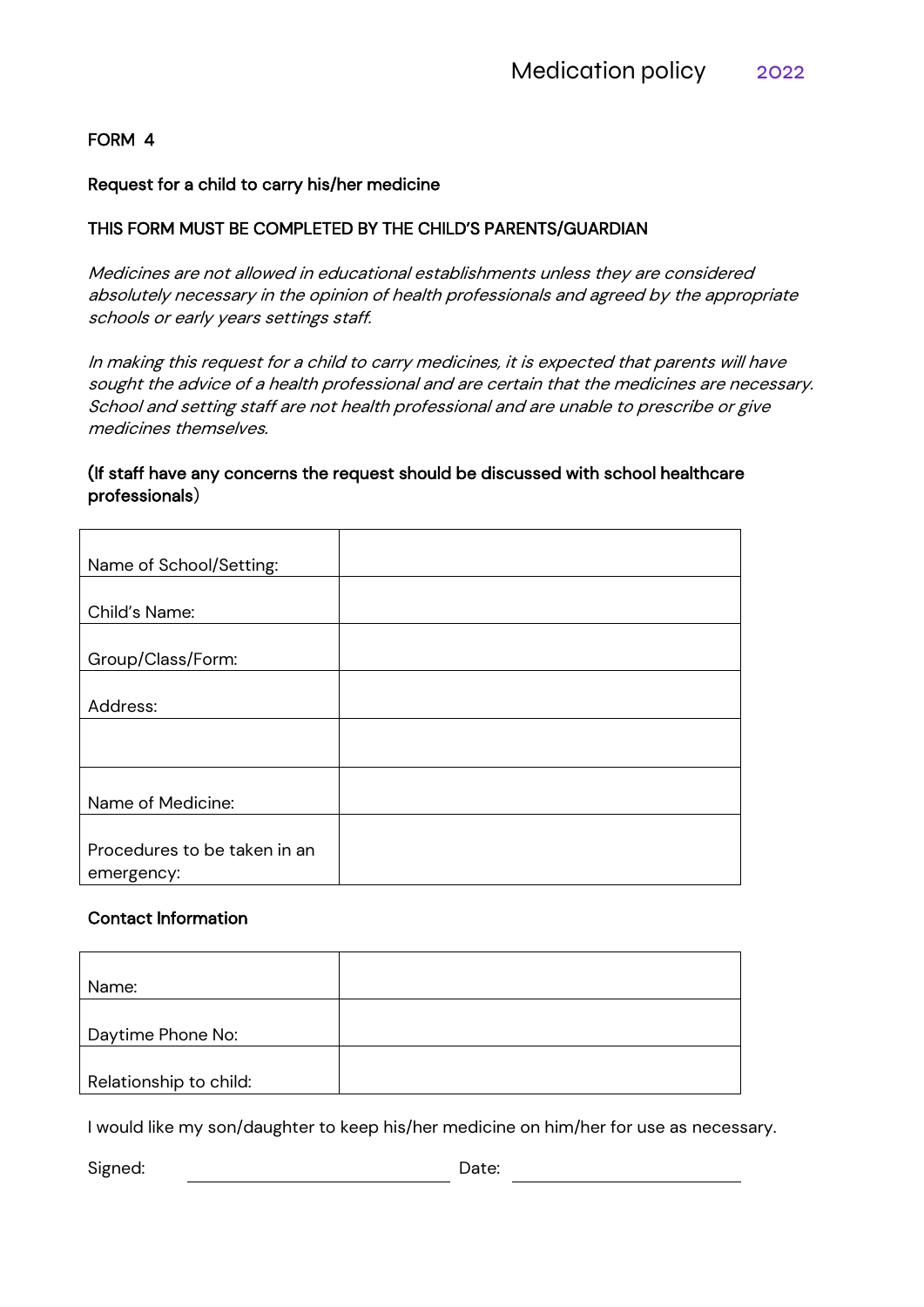If more than one medicine is to be given a separate form should be completed for each one.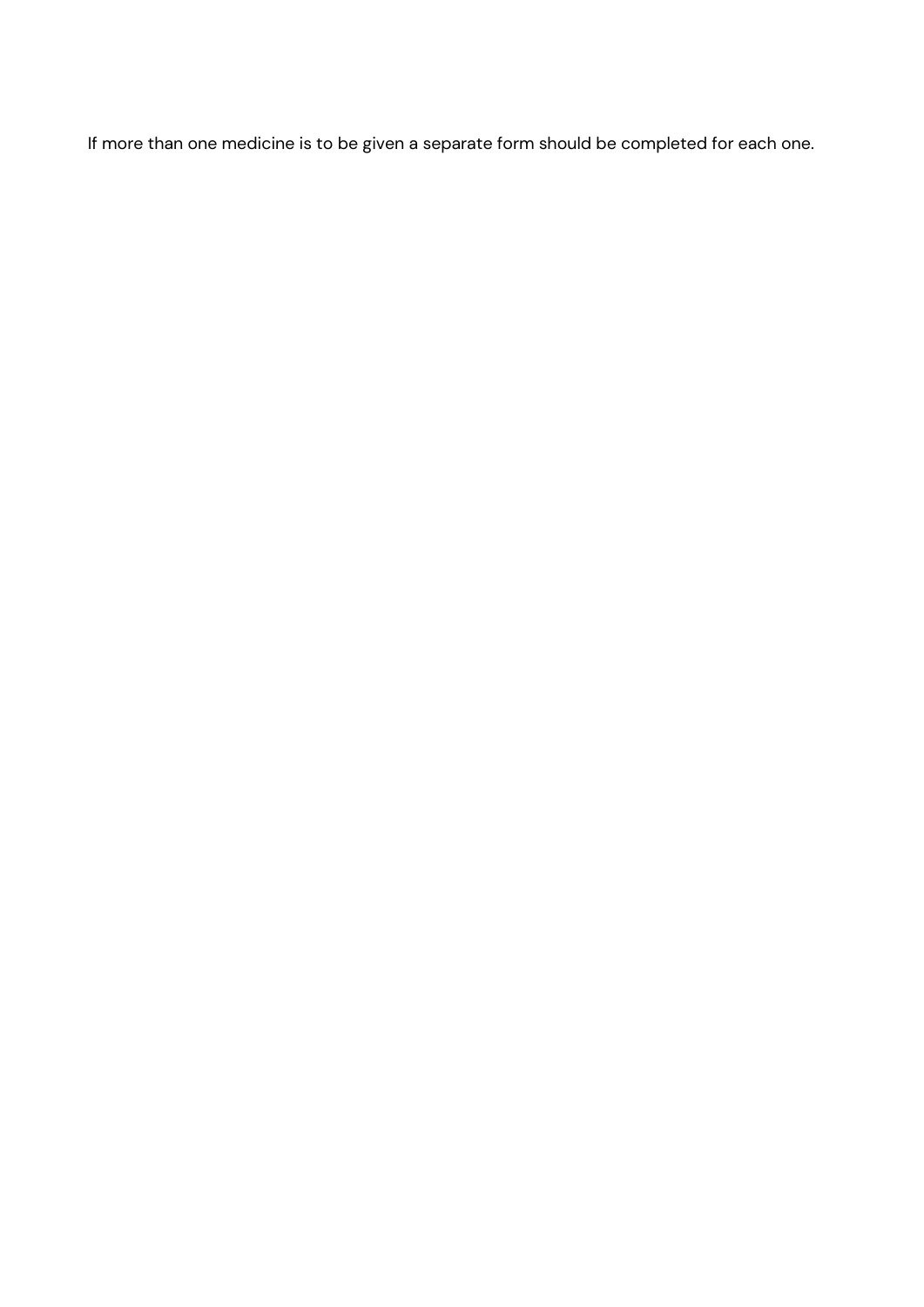FORM 5

# Assessment of Administrating Medication

Name of School Staff Member:

Name of nurse:

## GOAL:

Carer will be able to administer prescribed medication safely and will know:

| <b>GOAL</b>                   | <b>DISCUSS</b> | <b>PRACTICE</b> | <b>COMPETENT</b> |
|-------------------------------|----------------|-----------------|------------------|
| 1. How to wash hands          |                |                 |                  |
| effectively.                  |                |                 |                  |
| 2. How to prepare for the     |                |                 |                  |
| procedure.                    |                |                 |                  |
| 3. Knowledgeable of what      |                |                 |                  |
| medication is for             |                |                 |                  |
| 4. Be competent in checking   |                |                 |                  |
| medication against            |                |                 |                  |
| prescription/ treatment       |                |                 |                  |
| sheets. Checking:             |                |                 |                  |
| a) Valid prescription         |                |                 |                  |
| b) Name of child              |                |                 |                  |
| c) Name/ strength of          |                |                 |                  |
| medication                    |                |                 |                  |
| d) Medication expiry date     |                |                 |                  |
| e) Correct dose               |                |                 |                  |
| f) Correct time               |                |                 |                  |
| g) Correct Route              |                |                 |                  |
| 5. Draw up/ measure           |                |                 |                  |
| prescribed dose of            |                |                 |                  |
| medication.                   |                |                 |                  |
| 6. Administer dose            |                |                 |                  |
| competently                   |                |                 |                  |
| 7. Record on chart/           |                |                 |                  |
| treatment sheet.              |                |                 |                  |
| 8. Correct cleaning and       |                |                 |                  |
| disposal of equipment         |                |                 |                  |
| 9. What to do in the event if |                |                 |                  |
| reaction/ anaphylaxis.        |                |                 |                  |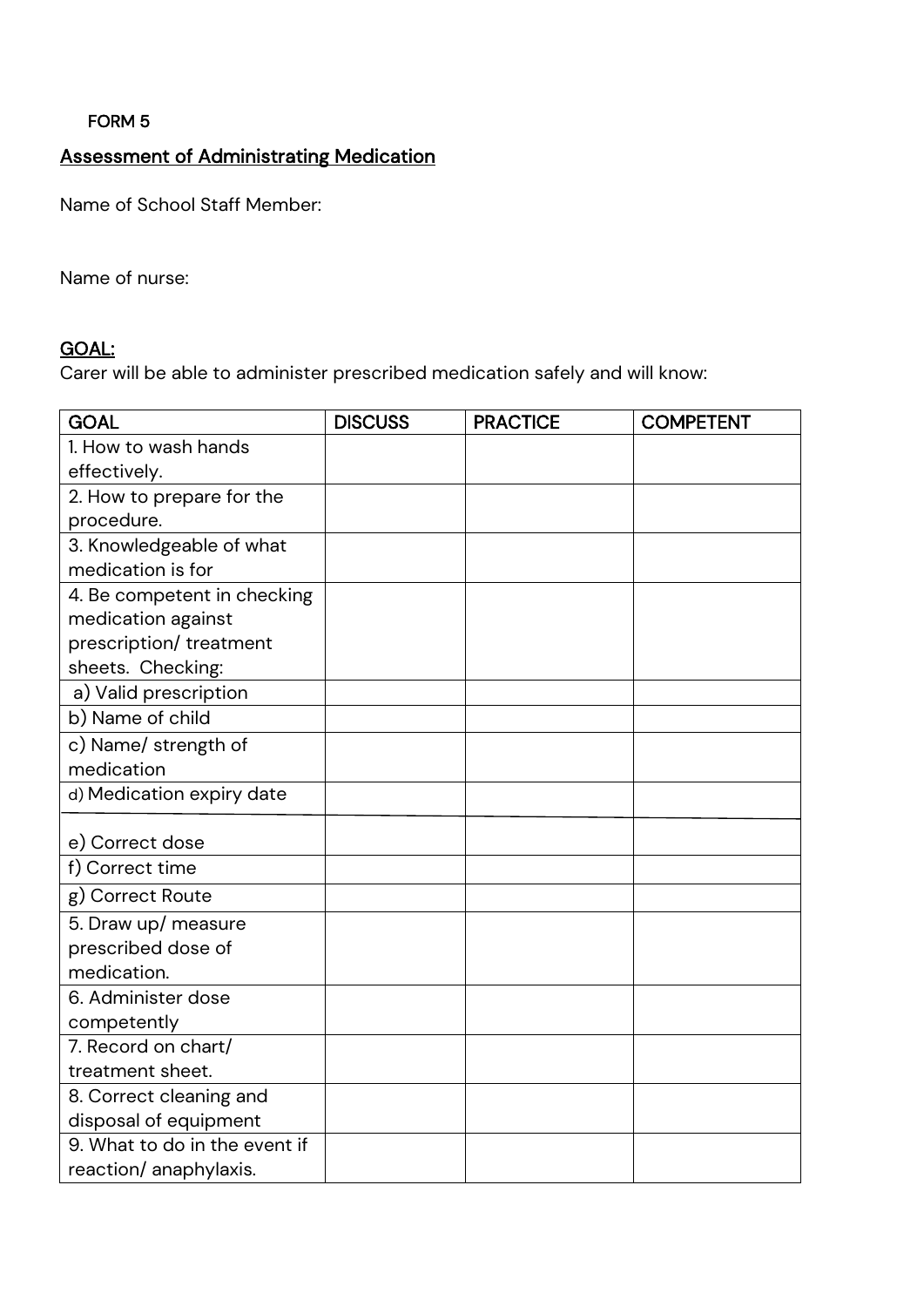I confirm that ……………………. has been assessed to administer medication and has demonstrated best practice.

I recommend that this training is reviewed at least annually. Assessor's signature…………………… Print name: Position: Special School Nurse Date………………………………

I confirm that I have received the training/ been assessed to administer prescribed medication in line with the underpinning policies/ guidelines. I now feel confident and competent in administering medication at school. I understand what problems may arise and what to do if they occur.

Carer's Signature……………………… Print name …………. ……………….Date………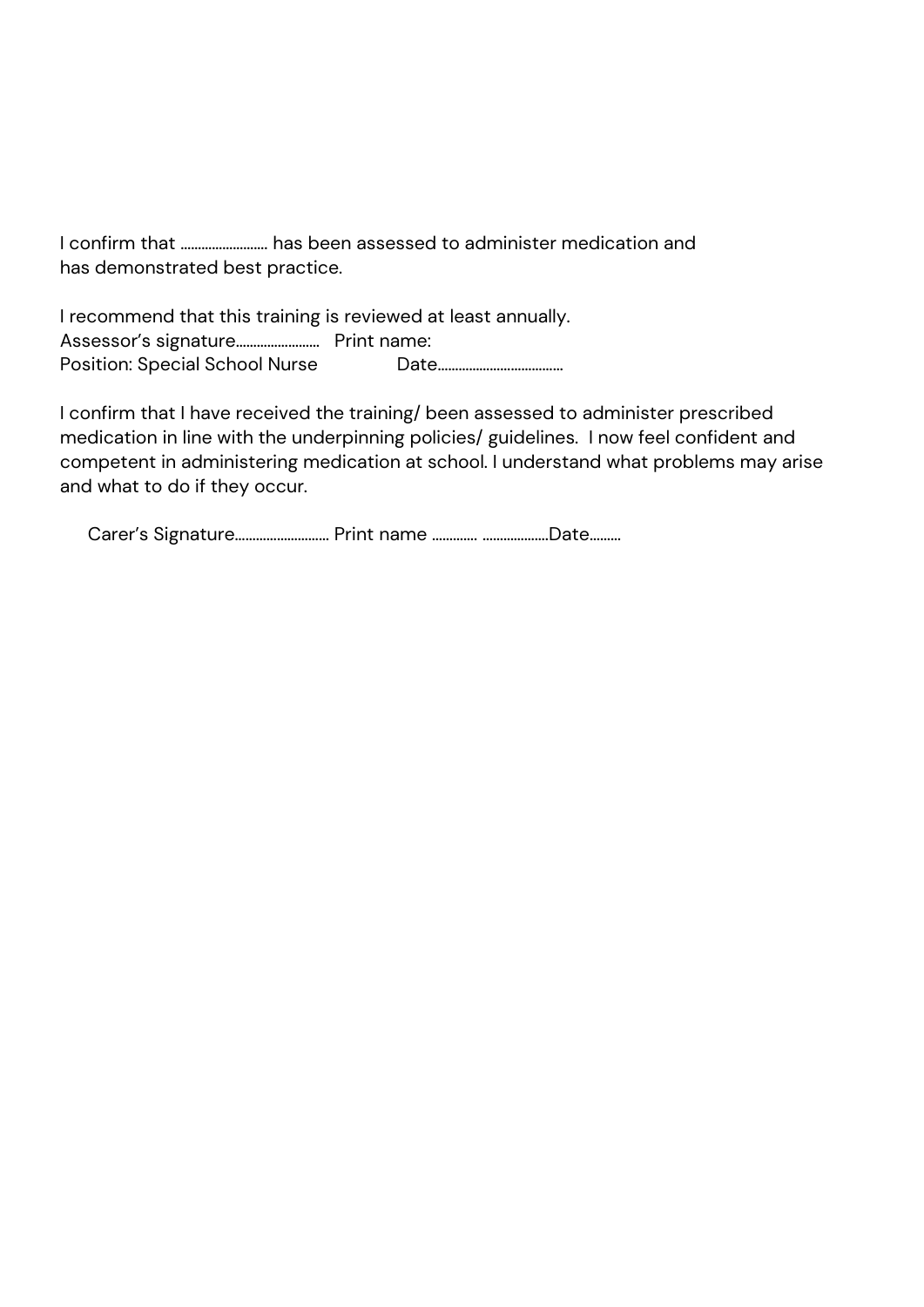



Guidelines for administration of Emergency Epilepsy Medication

# Child's Individual Epilepsy/Seizure Care Plan

Form 6

| <b>Triggers for Seizures:</b>                         |
|-------------------------------------------------------|
| Warning Signs that seizures might be about to happen: |
| Description of typical seizures:                      |
| Action to be taken during and after seizure:          |
| Parents to be informed following a seizure:           |

| Buccal Midazolam / Buccolam Treatment Plan                |  |
|-----------------------------------------------------------|--|
| To be administered after certain length of time/number of |  |
| seizures?                                                 |  |
| How much should be given?                                 |  |
| What is the child's usual reaction?                       |  |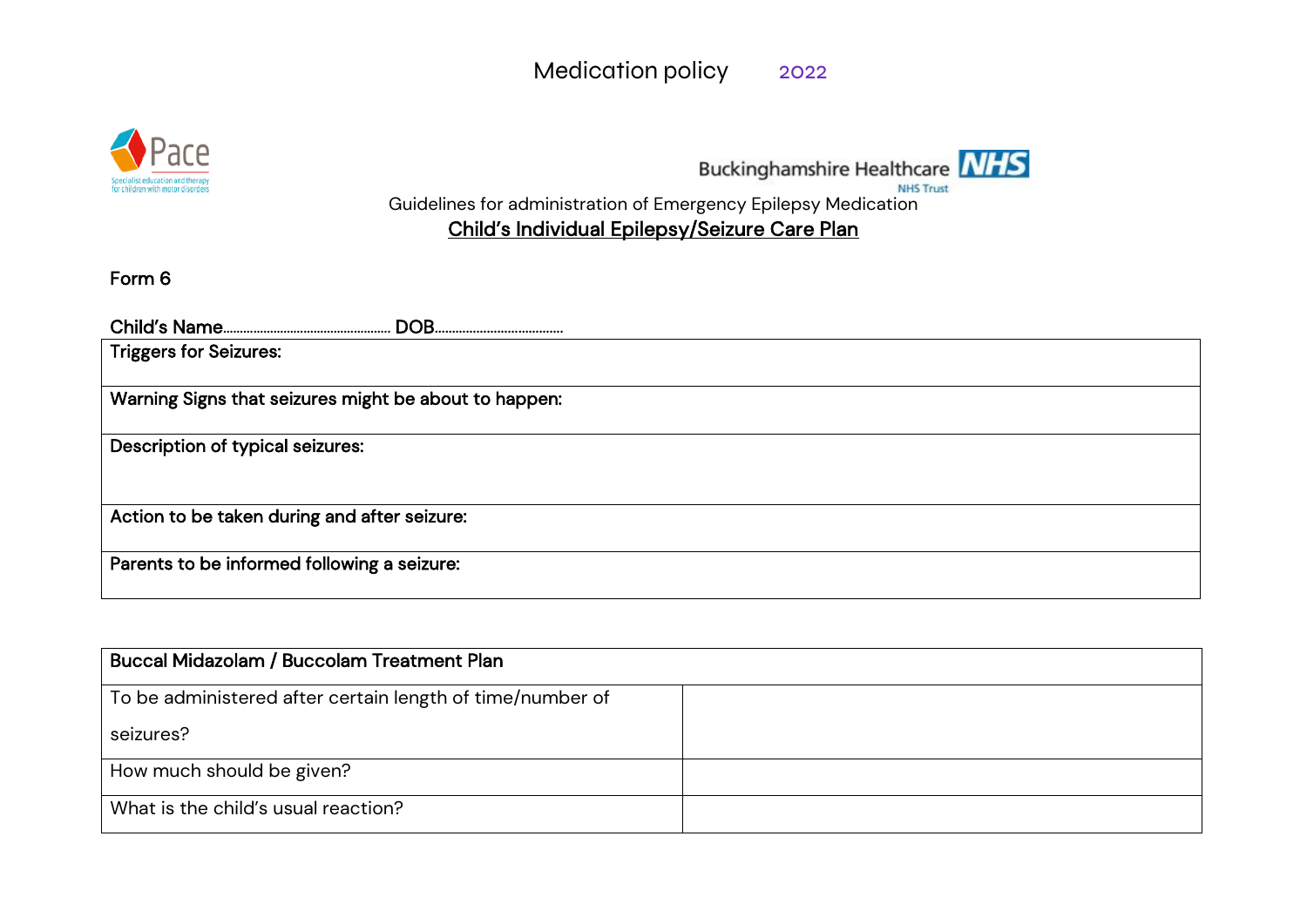| Can a second dose be given?                         |  |
|-----------------------------------------------------|--|
| If yes after how long and how much should be given? |  |

| Regular Medication for the treatment of epilepsy |      |             |  |  |  |
|--------------------------------------------------|------|-------------|--|--|--|
| Name of Medicine & strength                      | Dose | Times given |  |  |  |
|                                                  |      |             |  |  |  |
|                                                  |      |             |  |  |  |
|                                                  |      |             |  |  |  |
|                                                  |      |             |  |  |  |
|                                                  |      |             |  |  |  |
|                                                  |      |             |  |  |  |
|                                                  |      |             |  |  |  |
|                                                  |      |             |  |  |  |

# This Epilepsy/Seizure Care Plan has been agreed by the following people

| Sign & Print & Designation: | Date: | <b>Review Date:</b> |
|-----------------------------|-------|---------------------|
|                             |       |                     |
|                             |       |                     |
|                             |       |                     |
|                             |       |                     |
| Parent/Carer:               | Date: |                     |
|                             |       |                     |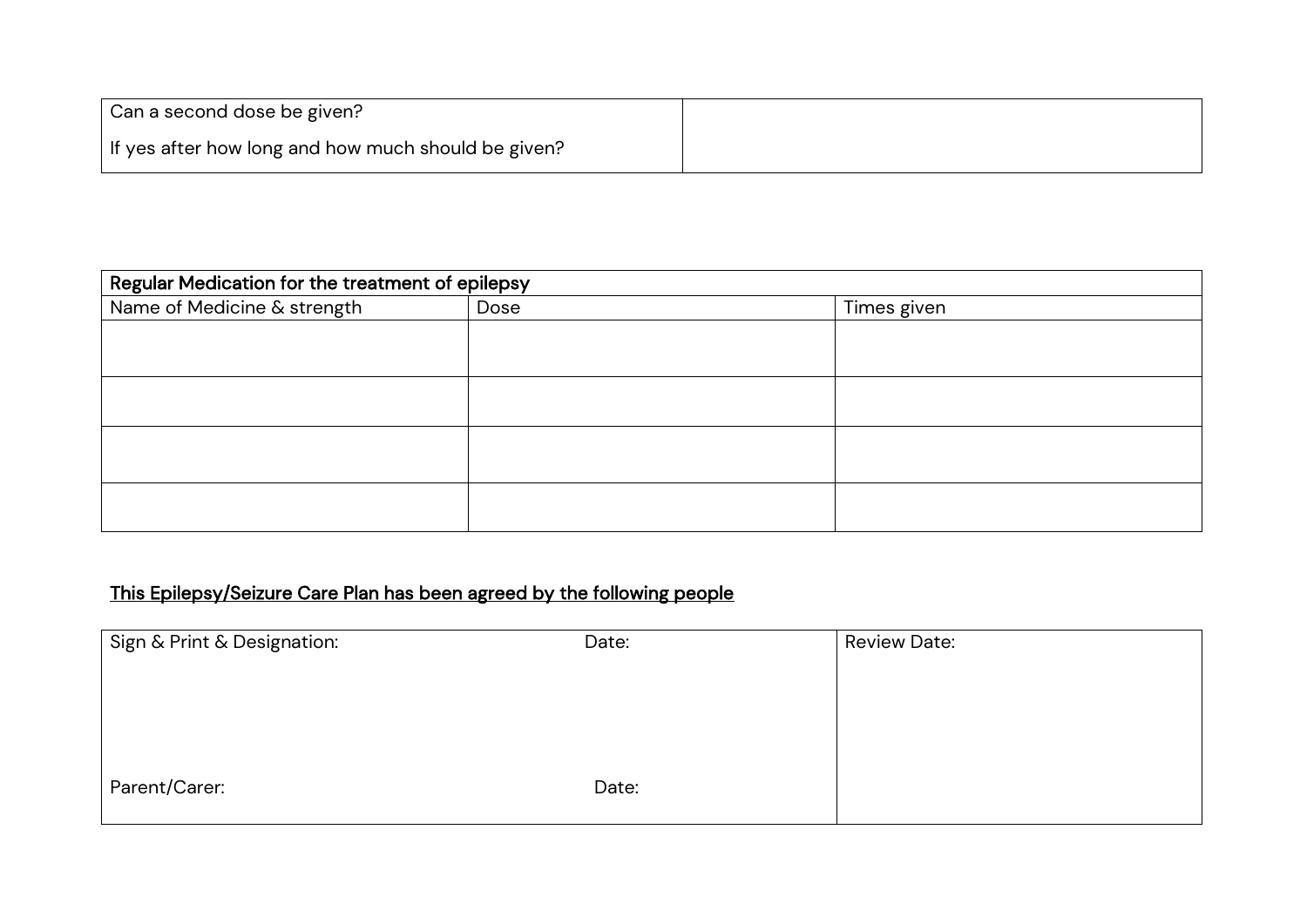## MEDICATION OFF SITE CHECK SHEET

NAME: \_\_\_\_\_\_\_\_\_\_\_\_\_\_\_\_\_\_\_\_\_\_\_\_\_\_\_\_\_\_\_\_\_\_\_\_\_\_\_\_\_\_CLASS: \_\_\_\_\_\_\_\_\_\_\_\_\_\_\_\_\_\_\_\_\_\_\_

| <b>Medication Taken Out</b> |                             |                 |           | <b>Medication Returned</b>            |  |                                 |
|-----------------------------|-----------------------------|-----------------|-----------|---------------------------------------|--|---------------------------------|
| <b>DATE</b>                 | <b>MEDICATION</b><br>& DOSE | Amount<br>taken | Signature | <b>DATE</b><br><b>Amount Returned</b> |  | <b>Signature &amp; Comments</b> |
|                             |                             |                 |           |                                       |  |                                 |
|                             |                             |                 |           |                                       |  |                                 |
|                             |                             |                 |           |                                       |  |                                 |
|                             |                             |                 |           |                                       |  |                                 |
|                             |                             |                 |           |                                       |  |                                 |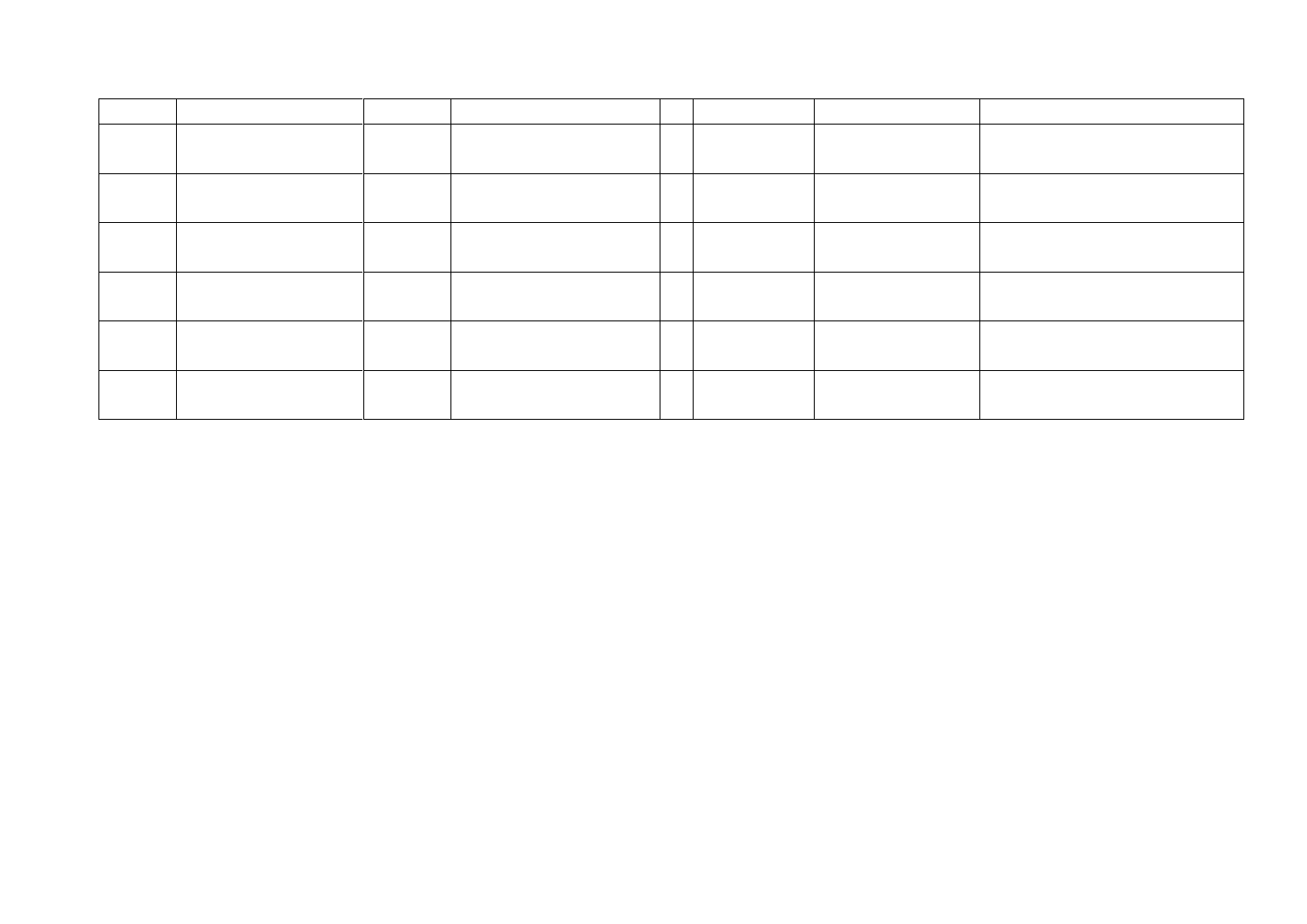## MEDICATION ERROR AND INCIDENT REPORT

| Student:                                                                       |                                                                                      |                                     | Date of error:    |                                                       | Time of error:           |                         |                                       |                                        |
|--------------------------------------------------------------------------------|--------------------------------------------------------------------------------------|-------------------------------------|-------------------|-------------------------------------------------------|--------------------------|-------------------------|---------------------------------------|----------------------------------------|
|                                                                                | Name of Medication                                                                   |                                     |                   |                                                       |                          |                         |                                       |                                        |
| <b>Type of Medication</b><br>$(\text{please } P)$                              |                                                                                      | Tablet/Capsule                      | Liquid            | Ointment / Cream                                      |                          | Other                   |                                       |                                        |
|                                                                                |                                                                                      |                                     |                   | MEDICATION ADMINISTRATION ERROR / INCIDENT - please P |                          |                         |                                       |                                        |
| (A) Wrong<br>Dose                                                              | (B) Wrong<br>Medication<br>Given                                                     | (C) Wrong<br>route into the<br>body | (D) Wrong<br>Time | (E) Wrong<br>Service User                             | (F) Missed<br>Medication | (G) Missed<br>Signature | (H)Unidentified<br>medicines<br>found | (I) Adverse<br>reaction to<br>medicine |
|                                                                                | Description of incident - describe fully the circumstances surrounding the incident. |                                     |                   |                                                       |                          |                         |                                       |                                        |
| <b>Action Taken</b>                                                            |                                                                                      |                                     |                   |                                                       |                          |                         |                                       |                                        |
| Was the GP or NHS 24/ NHS Direct called ? Yes / No (if no why not?)            |                                                                                      |                                     |                   |                                                       |                          |                         |                                       |                                        |
| Name, job title & signature of<br>Date:<br>person completing report:           |                                                                                      |                                     |                   |                                                       | Time:                    |                         |                                       |                                        |
|                                                                                |                                                                                      |                                     |                   |                                                       |                          |                         |                                       |                                        |
| The section below is to be completed by the Lead Person or a member of the SLT |                                                                                      |                                     |                   |                                                       |                          |                         |                                       |                                        |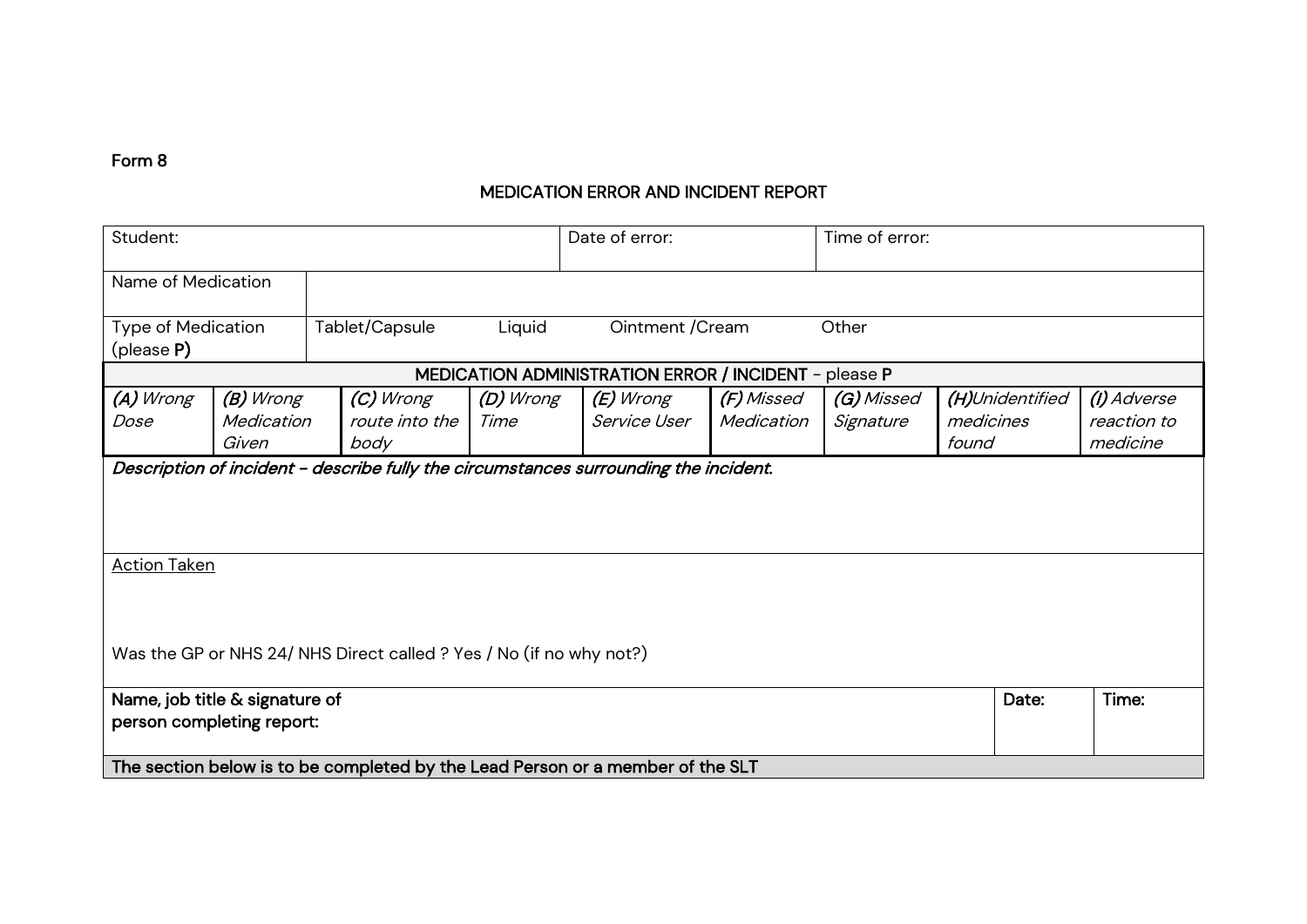| Summarise the findings of investigation and action required to prevent occurrence: |                                                                                |       |
|------------------------------------------------------------------------------------|--------------------------------------------------------------------------------|-------|
| Has a Safeguarding referral been made? Yes/No (if no why<br>not?)                  | Was the Commissioning Authority or OFSTED informed? Yes/No (if no<br>why not?) |       |
| <b>Lead Person</b>                                                                 | Sign:                                                                          | Date: |
| <b>Head of School</b>                                                              | Sign:                                                                          | Date: |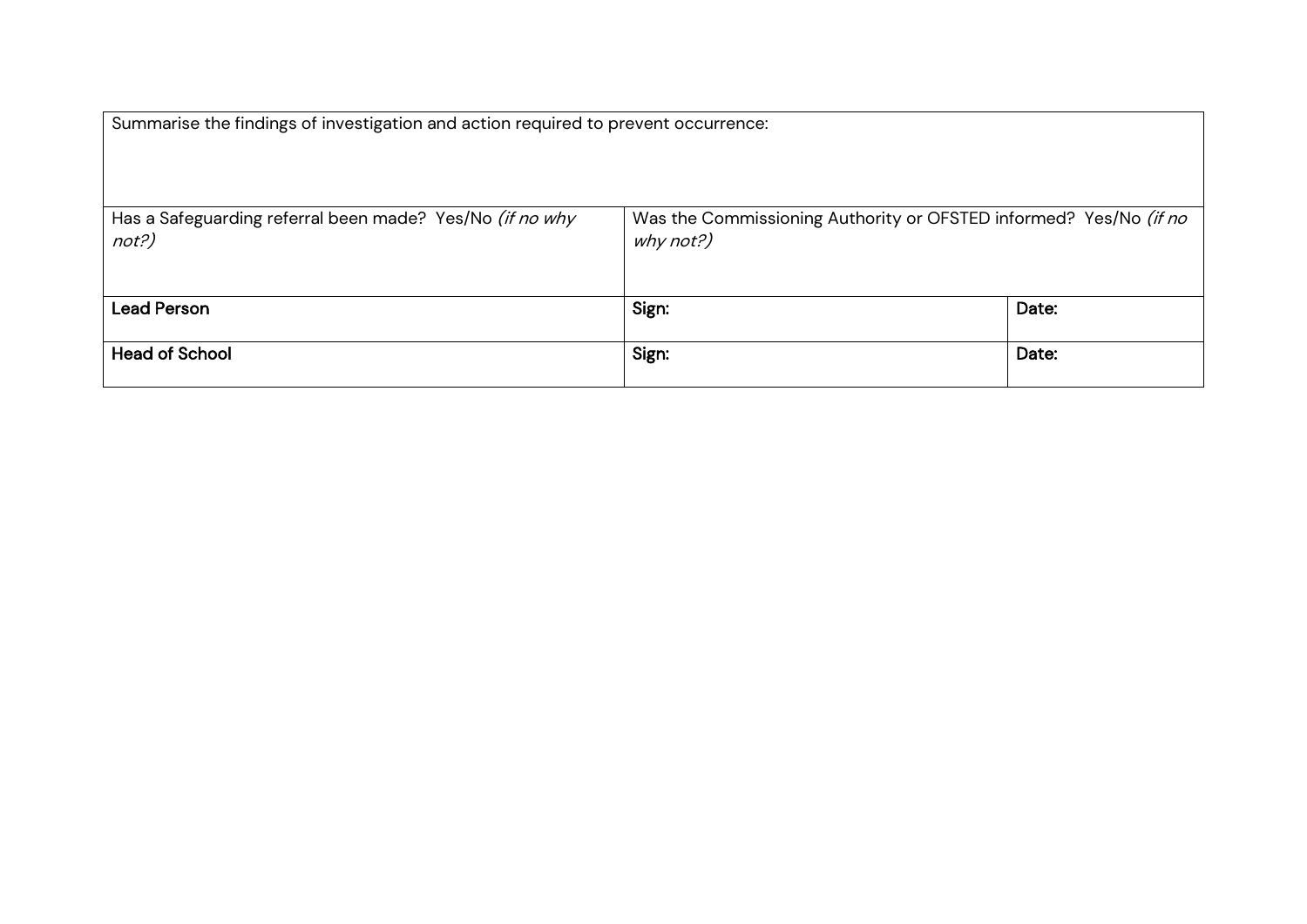Medication Check-In Sheet (for medicines that stay in school and go home when empty or out of date)

| <b>DATE</b> | MEDICATION, STRENGTH, BN CODE &<br><b>EXPIRY DATE</b> | <b>AMOUNT</b><br><b>RECIEVED</b> | <b>AMOUNT</b><br><b>RETURNED &amp;</b><br><b>DATE</b> | <b>COMMENTS</b> |  |  |
|-------------|-------------------------------------------------------|----------------------------------|-------------------------------------------------------|-----------------|--|--|
|             |                                                       |                                  |                                                       |                 |  |  |
|             |                                                       |                                  |                                                       |                 |  |  |
|             |                                                       |                                  |                                                       |                 |  |  |
|             |                                                       |                                  |                                                       |                 |  |  |
|             |                                                       |                                  |                                                       |                 |  |  |
|             |                                                       |                                  |                                                       |                 |  |  |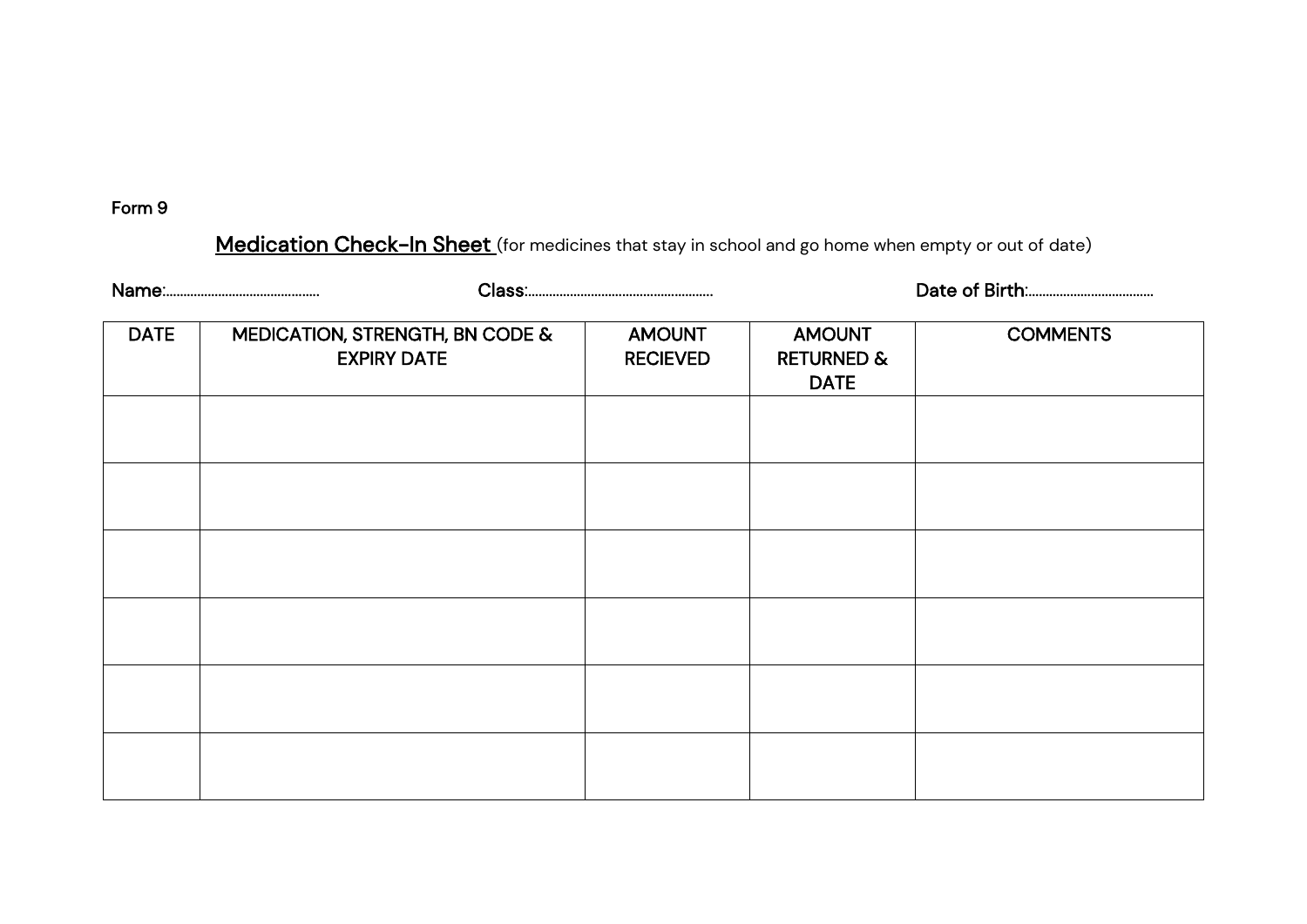# Daily/Weekly Medication Check-In-Out Sheet

Name:…………………………………….. Class:…………………………………………….. Date of Birth:………………………………

| <b>DATE</b>              | MEDICATION, STRENGTH, BN CODE & | <b>AMOUNT</b>        | <b>DATE RETURNED</b> | <b>COMMENTS</b>                    |
|--------------------------|---------------------------------|----------------------|----------------------|------------------------------------|
|                          | <b>EXPIRY DATE</b>              | <b>RECIEVED</b>      |                      |                                    |
| <b>EXAMPLE</b>           |                                 |                      |                      |                                    |
| <i><b>13/06/2018</b></i> | Baclofen 5mg/5ml                | <b>Bottle in use</b> | 13/06/2018           | Taken from bag, put back in bag to |
|                          | <b>BN: T60078</b>               | between home and     |                      | go home.                           |
|                          | Expiry Date: 07/2020            | school               |                      |                                    |
|                          |                                 | Bottle in use        |                      |                                    |
|                          |                                 | between home         |                      |                                    |
|                          |                                 | and school           |                      |                                    |
|                          |                                 | Bottle in use        |                      |                                    |
|                          |                                 | between home         |                      |                                    |
|                          |                                 | and school           |                      |                                    |
|                          |                                 | Bottle in use        |                      |                                    |
|                          |                                 | between home         |                      |                                    |
|                          |                                 | and school           |                      |                                    |
|                          |                                 | Bottle in use        |                      |                                    |
|                          |                                 | between home         |                      |                                    |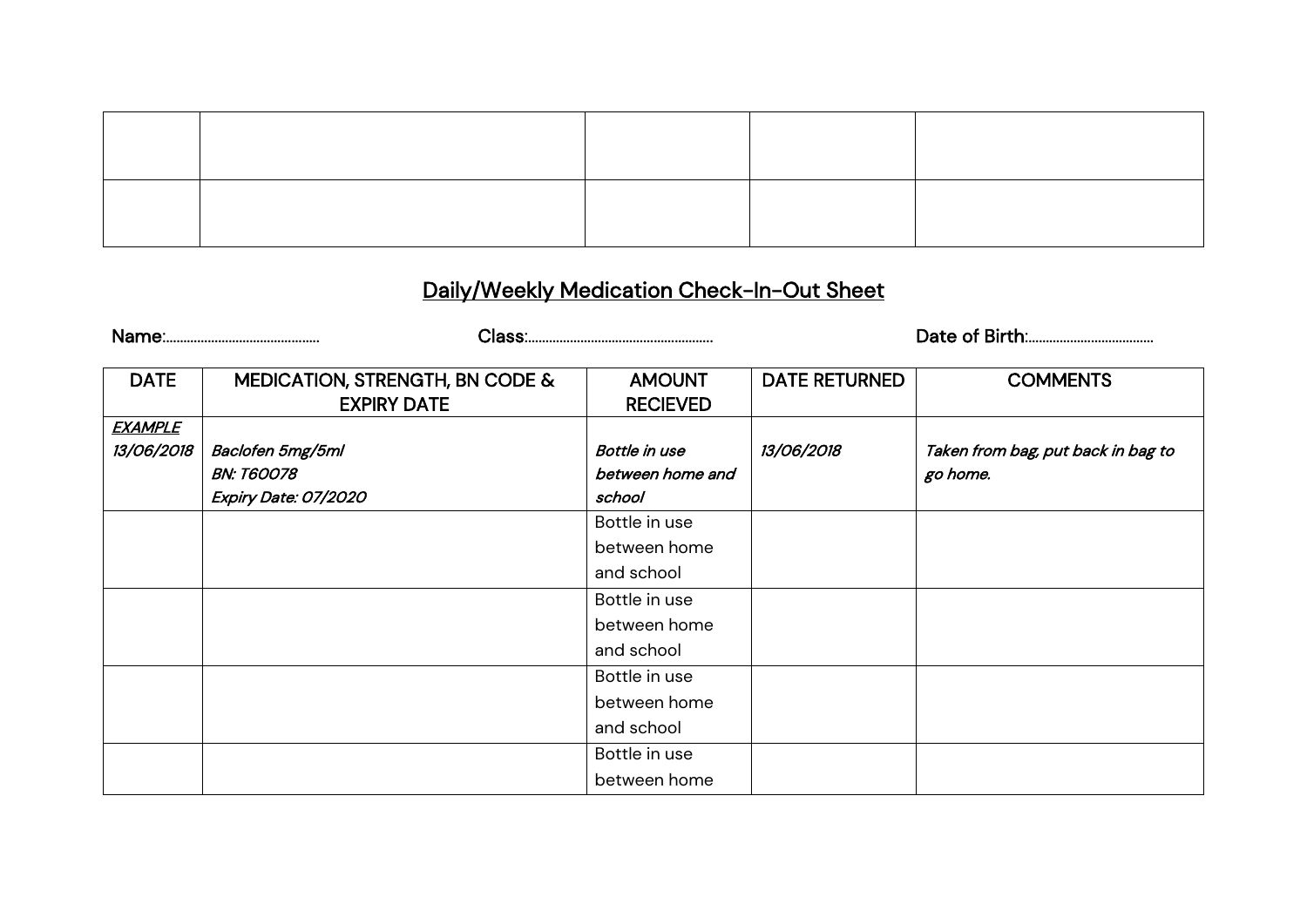|  | and school    |  |
|--|---------------|--|
|  | Bottle in use |  |
|  | between home  |  |
|  | and school    |  |
|  | Bottle in use |  |
|  | between home  |  |
|  | and school    |  |

# GIVING MEDICATIONS PROTOCOL

➢ Two members of staff to check medication in the medical room or in a quiet area undisturbed (one must have undertaken assessment of giving medication)

➢ Wash hands

CHECK (on medication chart and then medication packaging)

- ✓ Child's name
- $\checkmark$  Name of drug and strength
- ✓ Dose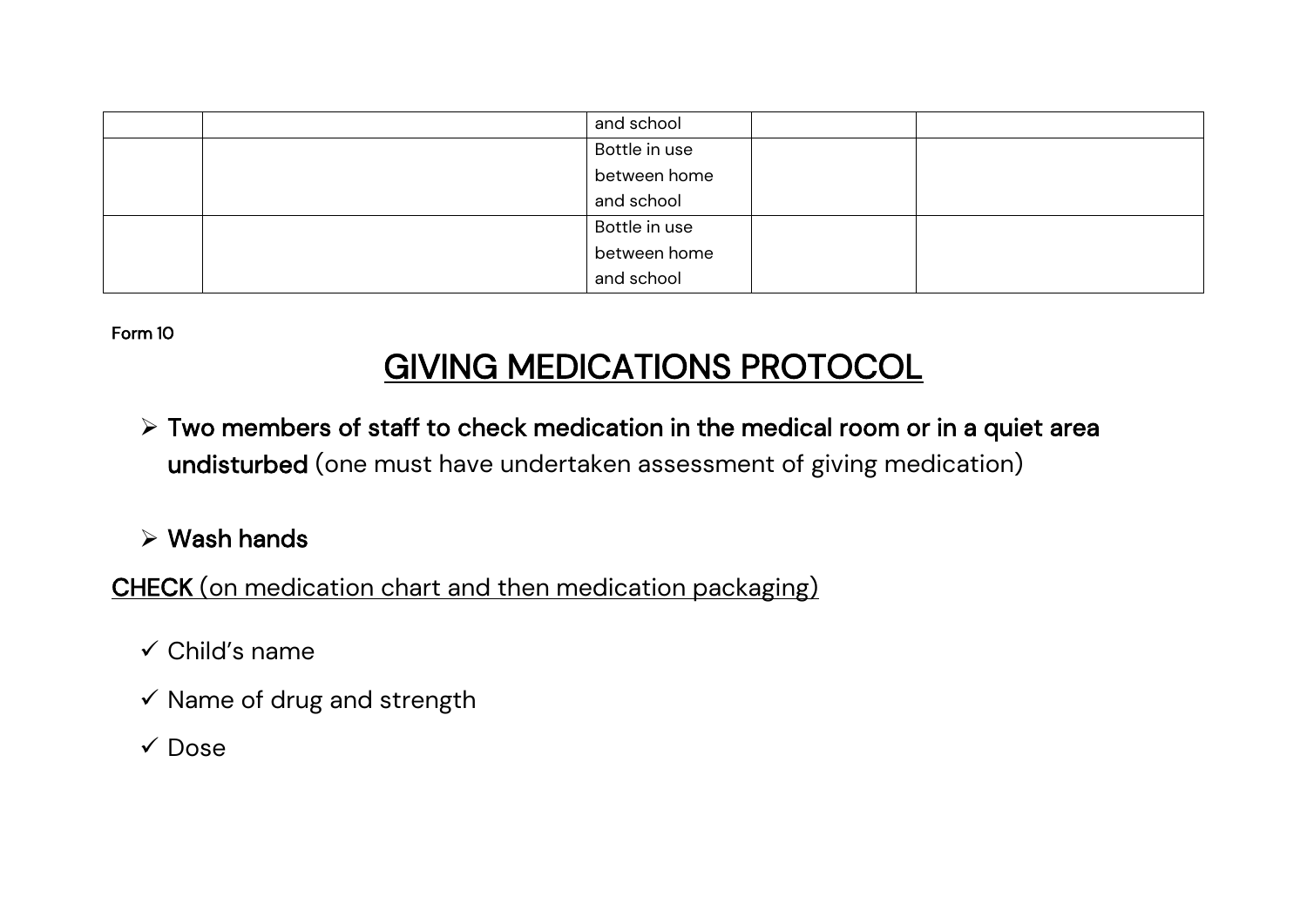- $\checkmark$  Route (oral, gastrostomy)
- $\checkmark$  Date opened
- $\checkmark$  Expiry date
- ➢ When everything checked administer medication (person who has undertaken assessment of giving medication) and both record on medication chart.

Liquid medication has a shelf life of 3 months unless otherwise stated on the bottle.

#### Form 11

#### Monthly Medication Check Sheets – Children who have PRN Medication

| <b>Child's Name</b>       |       |       |       |       |       |       |
|---------------------------|-------|-------|-------|-------|-------|-------|
| Date & Sign when checked  | Date: | Date: | Date: | Date: | Date: | Date: |
|                           | Sign: | Sign: | Sign: | Sign: | Sign: | Sign: |
| (Check against Medication |       |       |       |       |       |       |
| Chart)                    |       |       |       |       |       |       |
| Have all medicines been   |       |       |       |       |       |       |
| given, as prescribed and  |       |       |       |       |       |       |
| signed for?               |       |       |       |       |       |       |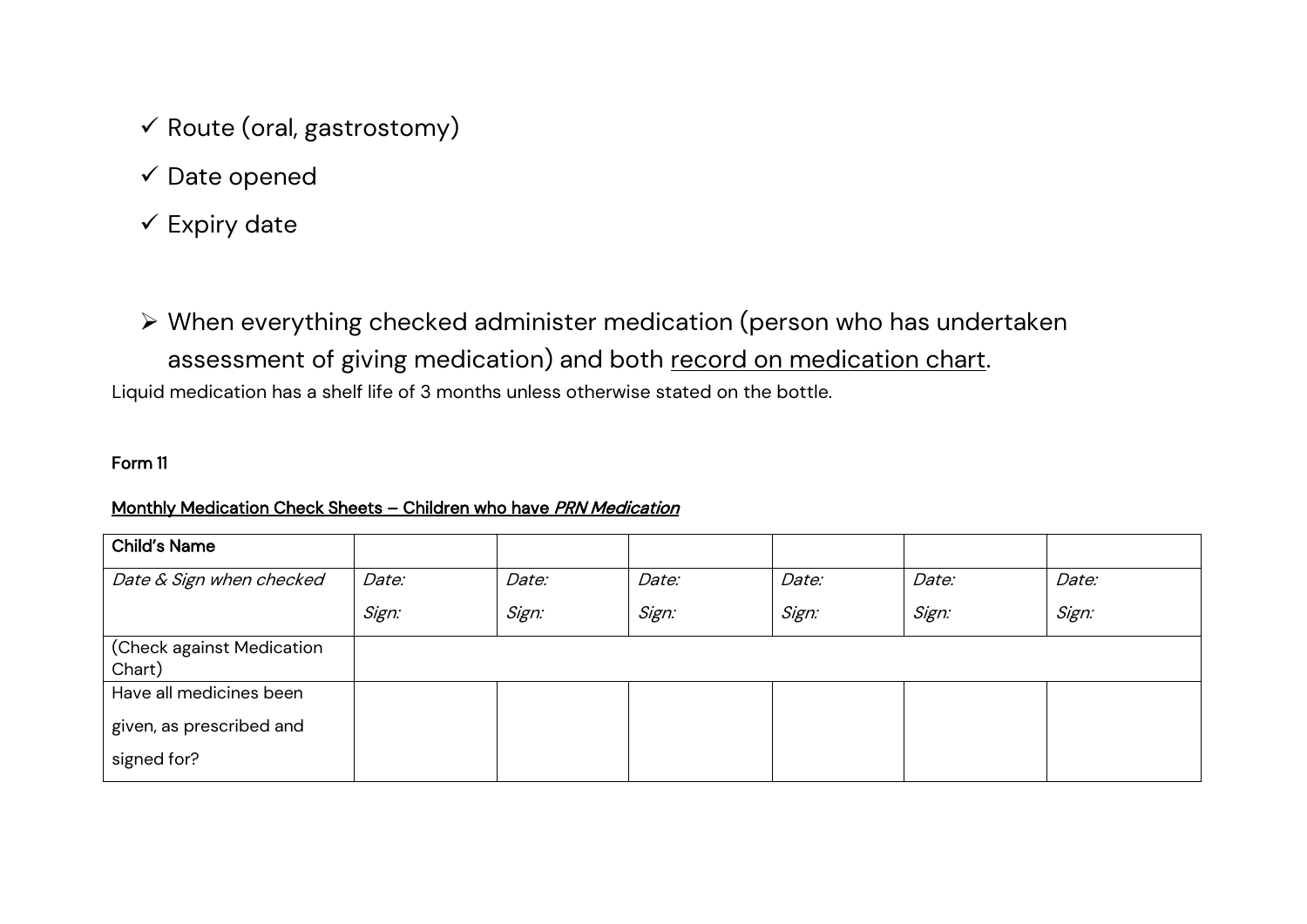| If medicines were refused or      |  |  |  |
|-----------------------------------|--|--|--|
| not given is this recorded?       |  |  |  |
| Have any changes to the           |  |  |  |
| prescription been made this       |  |  |  |
| month? Has this been              |  |  |  |
| recorded?                         |  |  |  |
|                                   |  |  |  |
| <b>Storage &amp; Stock Checks</b> |  |  |  |
| Have any medicines been           |  |  |  |
| received or returned this         |  |  |  |
| month? Has this been              |  |  |  |
| recorded? (Check meds sign in/out |  |  |  |
| sheet)                            |  |  |  |
| Are all medicines in date and     |  |  |  |
| stored as per instructed?         |  |  |  |
| Have temperature checks           |  |  |  |
| been done and within              |  |  |  |
| min/max limits?                   |  |  |  |
| Does amount of stock held         |  |  |  |
| balance with records? (Check      |  |  |  |
| meds sign in/out sheet)           |  |  |  |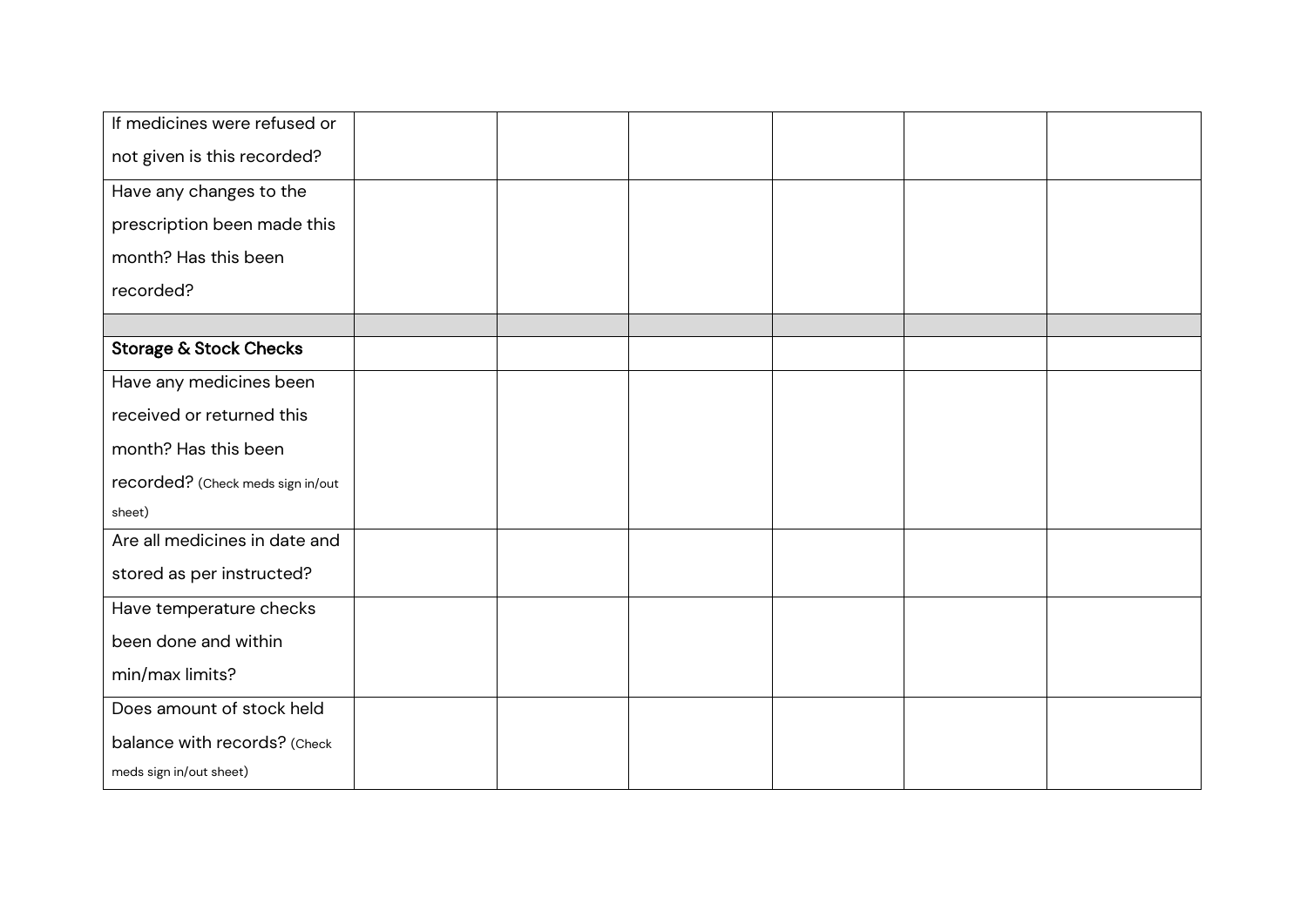| Is there sufficient stock for |  |  |  |
|-------------------------------|--|--|--|
| next month?                   |  |  |  |

If any answers are no please note in the box next to the question explaining why and any action required.

| <b>Child's Name</b>                |       |       |       |       |       |       |
|------------------------------------|-------|-------|-------|-------|-------|-------|
| Date & Sign when checked           | Date: | Date: | Date: | Date: | Date: | Date: |
|                                    | Sign: | Sign: | Sign: | Sign: | Sign: | Sign: |
| <b>Medication errors/incidents</b> |       |       |       |       |       |       |
| Has a medicine error/              |       |       |       |       |       |       |
| incident occurred? Has it          |       |       |       |       |       |       |
| been reported to the school        |       |       |       |       |       |       |
| nurses and recorded.               |       |       |       |       |       |       |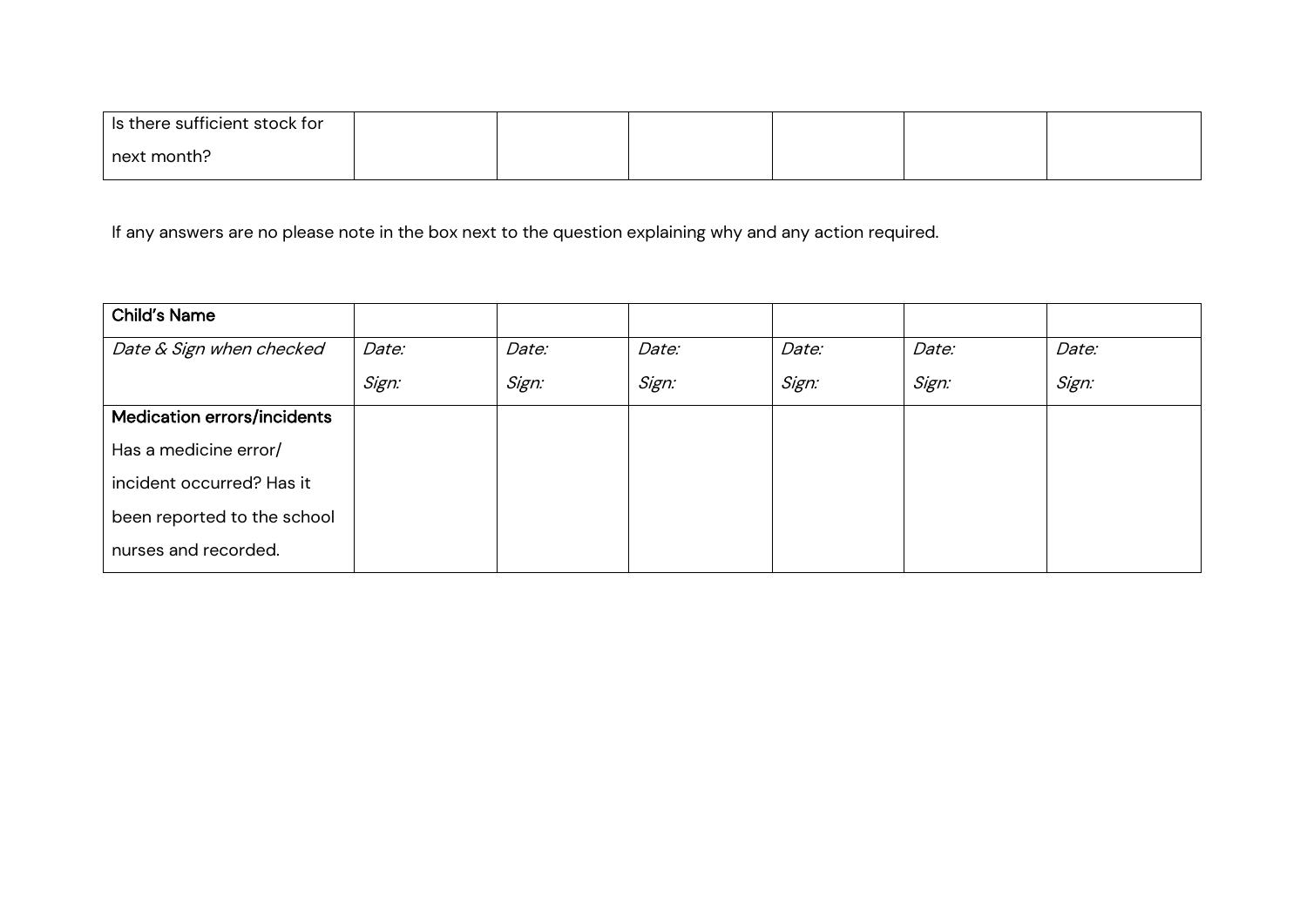# Monthly Medication Check Sheets - Children on Regular Medication

| <b>Child's Name</b>                 |       |       |       |       |       |       |
|-------------------------------------|-------|-------|-------|-------|-------|-------|
| Date & Sign when checked            | Date: | Date: | Date: | Date: | Date: | Date: |
|                                     | Sign: | Sign: | Sign: | Sign: | Sign: | Sign: |
| (Check against Medication<br>Chart) |       |       |       |       |       |       |
| Have all medicines been             |       |       |       |       |       |       |
| given, as prescribed and            |       |       |       |       |       |       |
| signed for?                         |       |       |       |       |       |       |
| If medicines were refused or        |       |       |       |       |       |       |
| not given is this recorded?         |       |       |       |       |       |       |
| Have any changes to the             |       |       |       |       |       |       |
| prescription been made this         |       |       |       |       |       |       |
| month? Has this been                |       |       |       |       |       |       |
| recorded?                           |       |       |       |       |       |       |
|                                     |       |       |       |       |       |       |
| <b>Storage &amp; Stock Checks</b>   |       |       |       |       |       |       |
| Have any medicines been             |       |       |       |       |       |       |
| received or returned this           |       |       |       |       |       |       |
| month? Has this been                |       |       |       |       |       |       |
| recorded? (Check meds sign in/out   |       |       |       |       |       |       |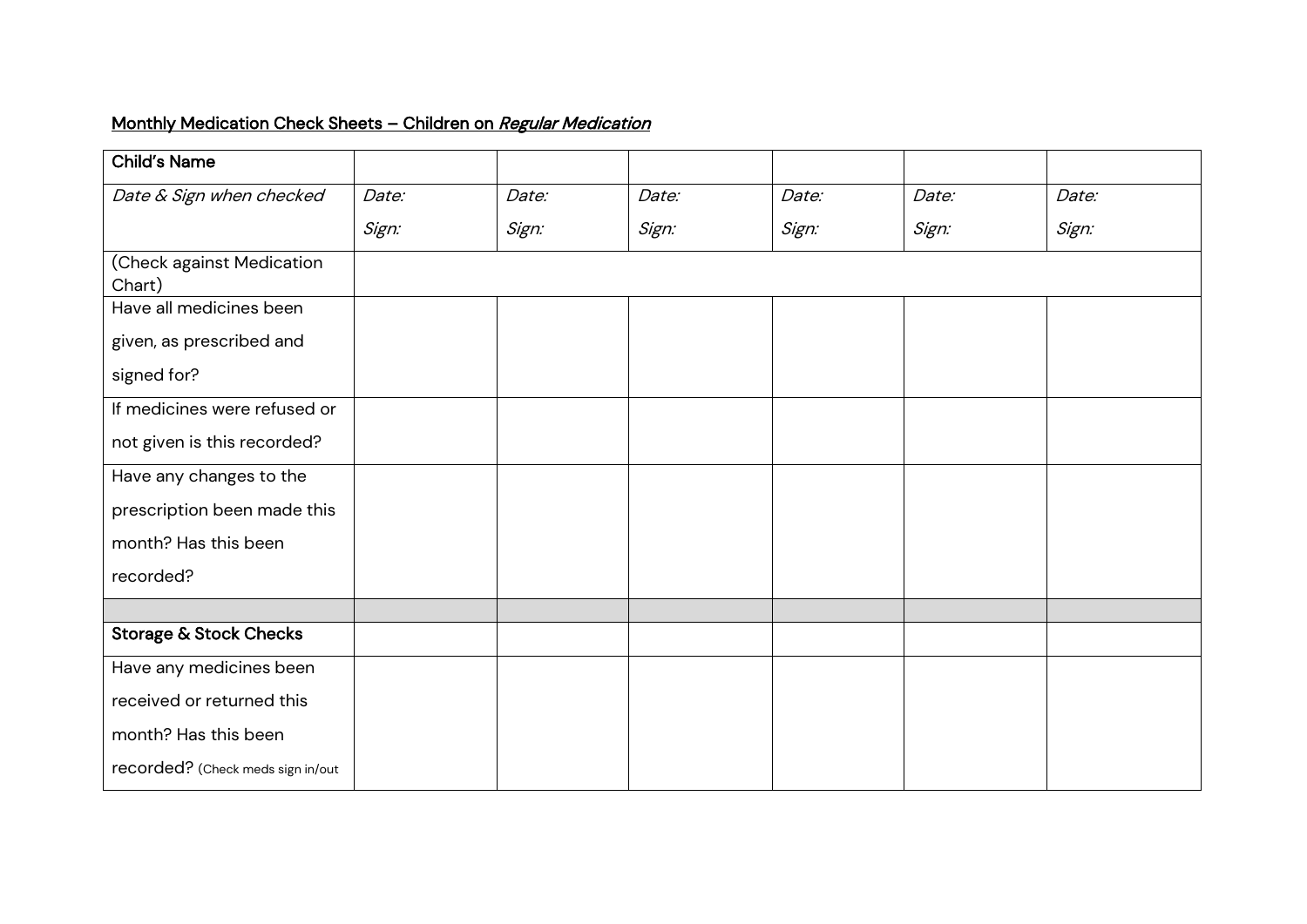| sheet)                        |  |  |
|-------------------------------|--|--|
| Are all medicines in date and |  |  |
| stored as per instructed?     |  |  |
| Have temperature checks       |  |  |
| been done and within          |  |  |
| min/max limits?               |  |  |
| Does amount of stock held     |  |  |
| balance with records? (Check  |  |  |
| meds sign in/out sheet)       |  |  |
| Is there sufficient stock for |  |  |
| next month?                   |  |  |

If any answers are no please note in the box next to the question explaining why and any action required.

| <b>Child's Name</b>                |       |       |       |       |       |       |
|------------------------------------|-------|-------|-------|-------|-------|-------|
| Date & Sign when checked           | Date: | Date: | Date: | Date: | Date: | Date: |
|                                    | Sign: | Sign: | Sign: | Sign: | Sign: | Sign: |
| <b>Medication errors/incidents</b> |       |       |       |       |       |       |
| Has a medicine error/              |       |       |       |       |       |       |
| incident occurred? Has it          |       |       |       |       |       |       |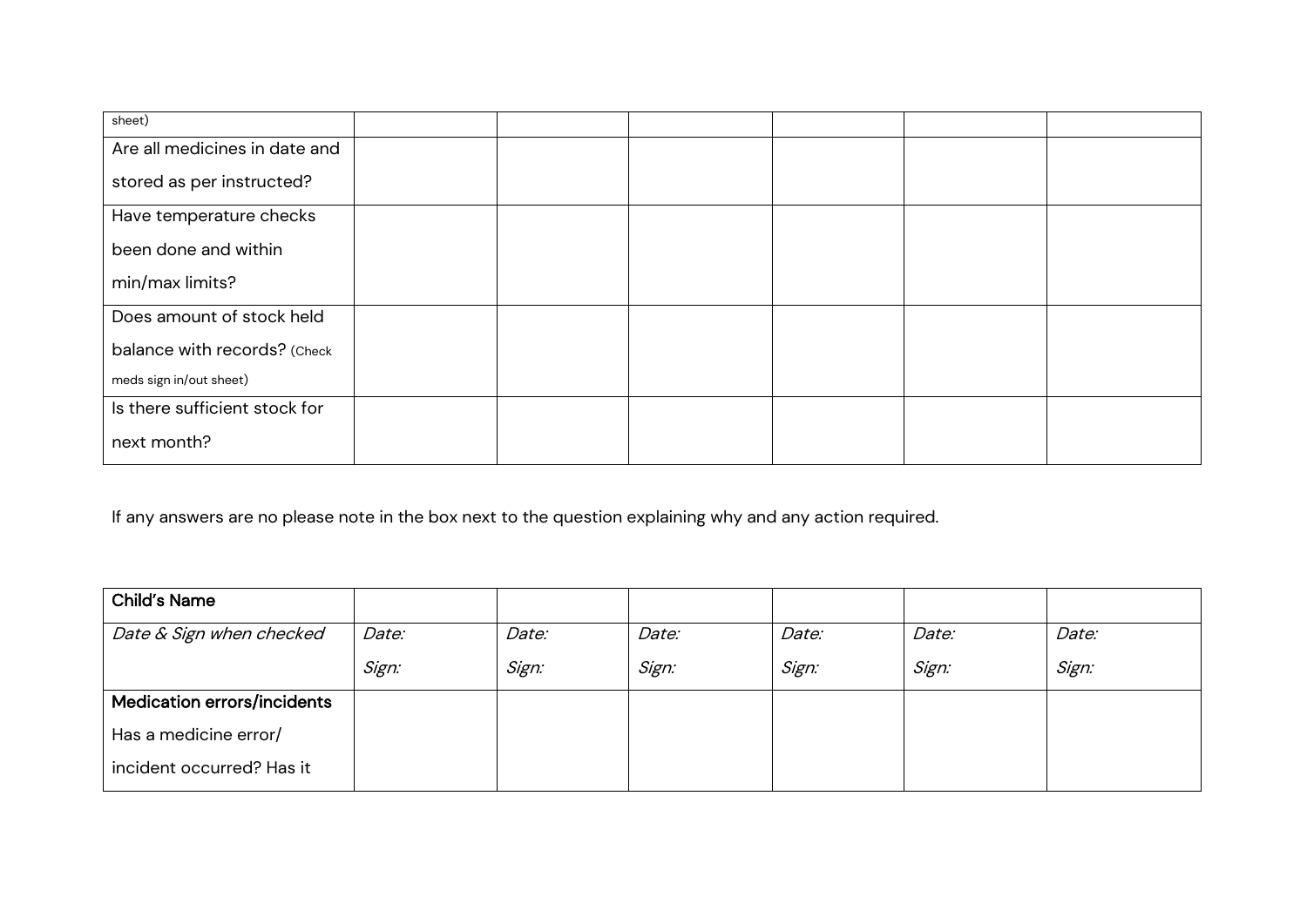| been reported to the school ' |  |  |  |
|-------------------------------|--|--|--|
| nurses and recorded.          |  |  |  |

| Additional checks to be undertaken by the Lead Person each half term               |  |
|------------------------------------------------------------------------------------|--|
| Have all the weekly checks been completed?                                         |  |
| Are all the records required for the medication file complete and held<br>on file? |  |
| Are As Required/PRN protocols up to date?                                          |  |
| Are As required/PRN protocols with medication and in class                         |  |
| How many times in the past Half Term has AR Required/ PRN                          |  |
| medication been administered?                                                      |  |
| How many meds errors / adverse incidents / near misses have                        |  |
| occurred in the past month?                                                        |  |
| Has an investigation been completed for any meds error reports?                    |  |
| Have all actions arising from meds errors investigations been                      |  |